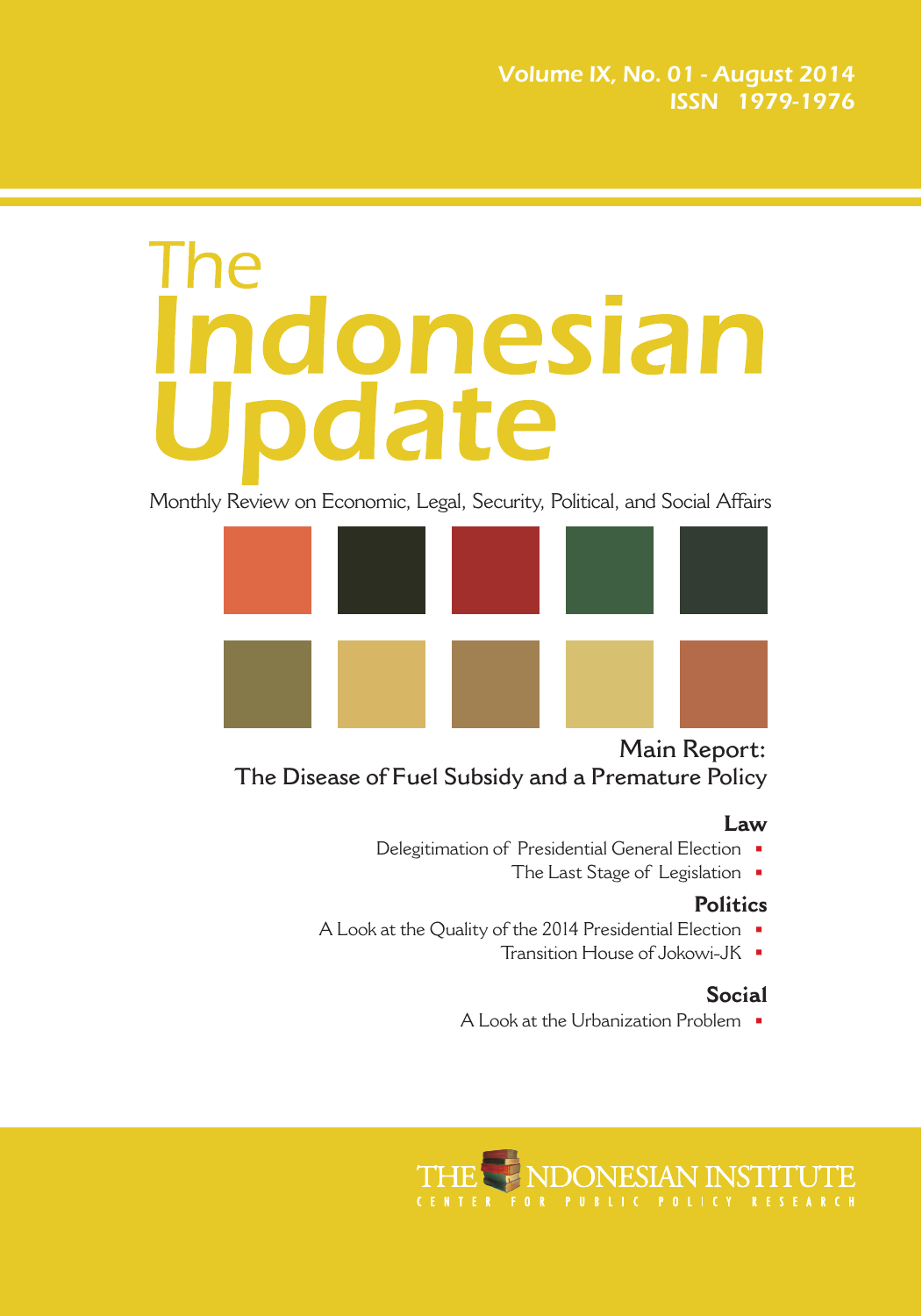

# **CONTENTS**

| <b>MAIN REPORT</b>                                      |                             |
|---------------------------------------------------------|-----------------------------|
| The Disease of Fuel Subsidy and a Premature Policy      | $\mathcal{L}_{\mathcal{L}}$ |
| <b>LAW</b>                                              |                             |
| Delegitimation of Presidential General Election         | 5                           |
|                                                         | 8                           |
| <b>POLITICS</b>                                         |                             |
| A Look at the Quality of the 2014 Presidential Election | 10                          |
| Highlighting the Establishment of the                   |                             |
|                                                         | 13                          |
| <b>SOCIAL</b>                                           |                             |
|                                                         | 16                          |
|                                                         | 19                          |
|                                                         | 20                          |
|                                                         | 22                          |
|                                                         | 23                          |
| TRAINING & WORKING GROUP FACILITATION                   | 24                          |

#### **Contributors** :

Arfianto Purbolaksono (Coordinator), Akbar Nikmatullah Dachlan (Research Associate), Asrul Ibrahim Nur, Lola Amelia

**Editor** : Awan Wibowo Laksono Poesoro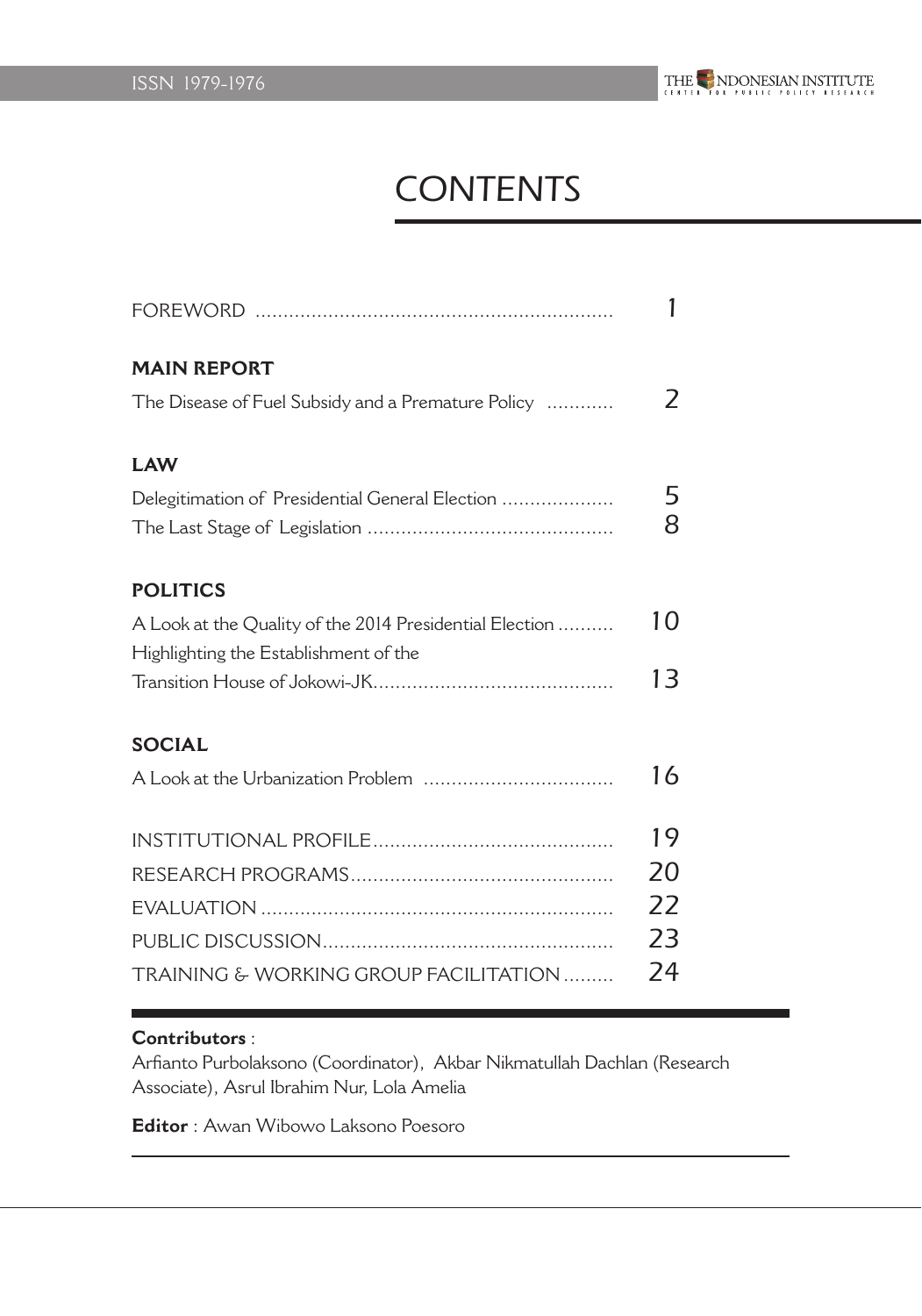

# **FOREWORD**

Towards the end of its tenure, the government of SBY has been tested again by considering a decision that will invite a dilemma. The current administration is faced again with the issue of fuel subsidy.

On the one hand, the fuel subsidy budget use has exceeded the target. But on the other hand, restricting the use of subsidized fuel policy or reducing the budget allocation can also invite the community's anger.

The August-September 2014's edition of the Indonesian Update raises a main theme on "Fuel Subsidy and Half-Hearted Policy". On law, it talks about "Delegitimation of the Presidential General Election". On politics, it reviews "A Look at the Quality of the 2014 Presidential Election". On social affairs, it discusses "A Look at the Urbanization Problem".

In addition, on law, this edition of the Indonesian Update also discusses "the Last Stage of Legislation". And in politics, it touches on "The Establishment of the Transitional House, Highlighting Jokowi-JK".

The regular publication of the Indonesian Update with its actual themes is expected to help policy makers in government and business environment -- as well as academics, think tanks, and other elements of civil society, both within and outside the country, to get the actual information and contextual analysis of economic, legal, political, cultural and social developments in Indonesia, as well as to understand the public policy in Indonesia.

#### **Happy Reading.**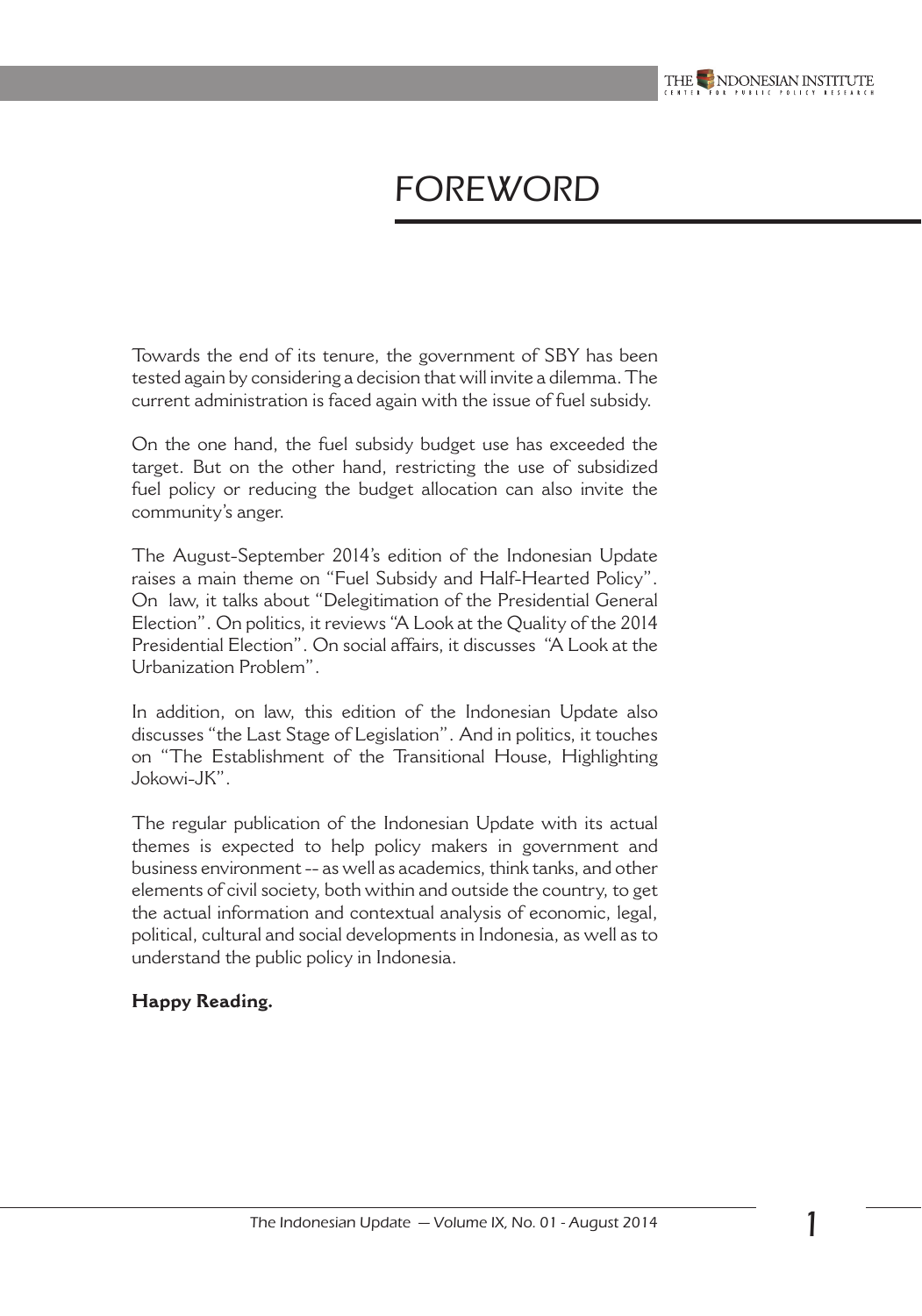# The Disease of Fuel Subsidy and a Premature Policy

Before the end of its term, the SBY administration is being retested by a dilemmatic policy. The government is now being faced again with the fuel subsidy issue. In a way, the fuel subsidy is a burden for the annual national budget, and the use has exceeded the target. However, reducing or removing the fuel subsidy may also attract the people's anger.

#### **The Annual Disease of Fuel Subsidy**

The main point that we should realize is that to change the paradigm from appreciating the fuel subsidy as a pro society policy into an annual disease. Every year, the fuel subsidy is always discussed in the government and the House of Representatives (DPR). The author considers this as an annual disease because the government actually already realizes several things.

*First*, the portion allocated for the fuel subsidy every year is a burden, which is relatively high in the annual national budget (APBN). In this year, the government's allocation of fuel subsidy in APBN-P tends to increase up to around 25 percent from the previous APBN-P, which is around IDR 246.49 trillion. This has been worsen by the realization, which tends to exceed from the allocation every year.

*Second*, the government has actually already realized that the fuel subsidy is no longer good now. The government has already realized that since 2004, Indonesia has been recorded as a net importer of oil commodities, as a result of the domestic consumption that has exceeded the production. The data released by the U.S. Energy Information Administration (EIA, 2014) revealed that in 2013 the total consumption of petroleum products and the direct combustion of crude oil doubled from the production, which was 1,660 million barrels per day (with a total production of only 939.71 thousand barrels per day).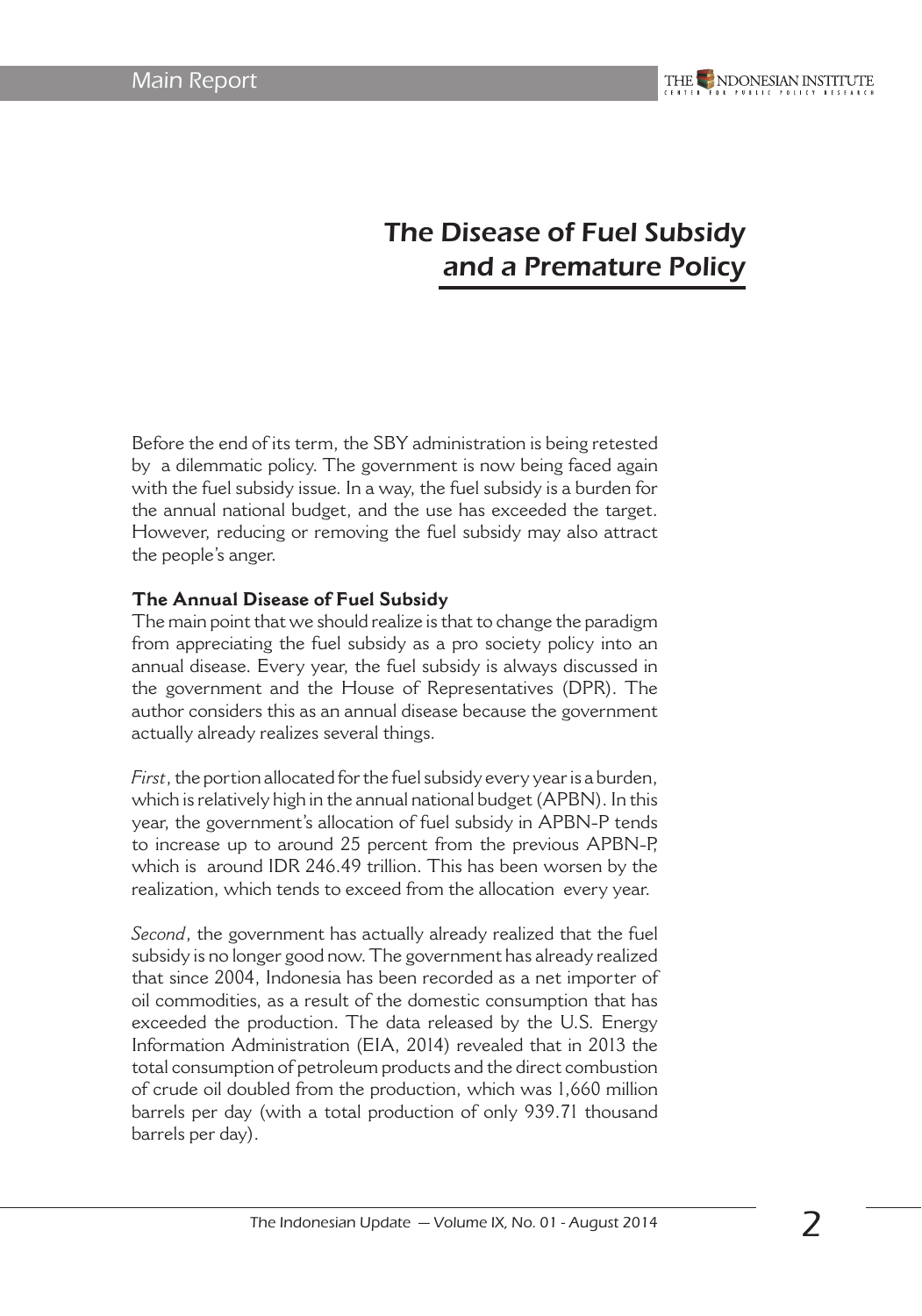#### Main Report

*Third*, maybe the government has been pretending to forget that the use of subsidized fuels has mostly been by the private transports. The data from Susenas in 2009 showed that 40 percent of the beneficiaries of the fuel subsidy were the 10 percent highest income earners. On the other hand, the lowest 10 percent income earners only enjoyed less than one percent of the fuel subsidy.

Furthermore, more than 80 percent of the use of subsidized fuels is for transportation. So, that is why there are a lot of traffic jams in big cities.

It seems that both the government and the House of Representative have already recognized this annual disease. A question that may arise is that is the cycle of this annual disease should be cured permanently or temporarily?.

#### **A Premature Policy**

Maybe we still remember that the government has previously tried to handle the budget problem arising the fuel subsidy. There have been policies, such as the use of stickers for official vehicles, the limitation of subsidy users who have certain types of cars, and buying subsidized fuels with non-cash payments. And now, the government has just released a new policy that limits fuel subsidy users in certain places and times. Is this kind of policy effective?.

The author believes that the policy is still premature. The reason is that the policy of limiting the users of subsidized fuels as explained above is vulnerable to the cost of delay.

The cost of delay means that there is a deficit in the current account. Last year, for instance, Indonesia's deficit in oil trading reached a level of USD 27.7 billion.

In addition, the smuggling activities by the oil mafia will be difficult to avoid. The reason is that the smugglers will gain an advantage from the discrimination in using the subsidized fuels. Therefore, this will harm the APBN, which will not be on target and will not benefit the poor, which actually have the rights to receive the basic needs from the government through the subsidy.

The hampering of the development in alternative energy may become another problem. This is because the budget allocation is already large for subsidizing the fuels. Besides, the alternative energy may be less competitive compared to the fuels, as the fuels have lower prices (under pricing).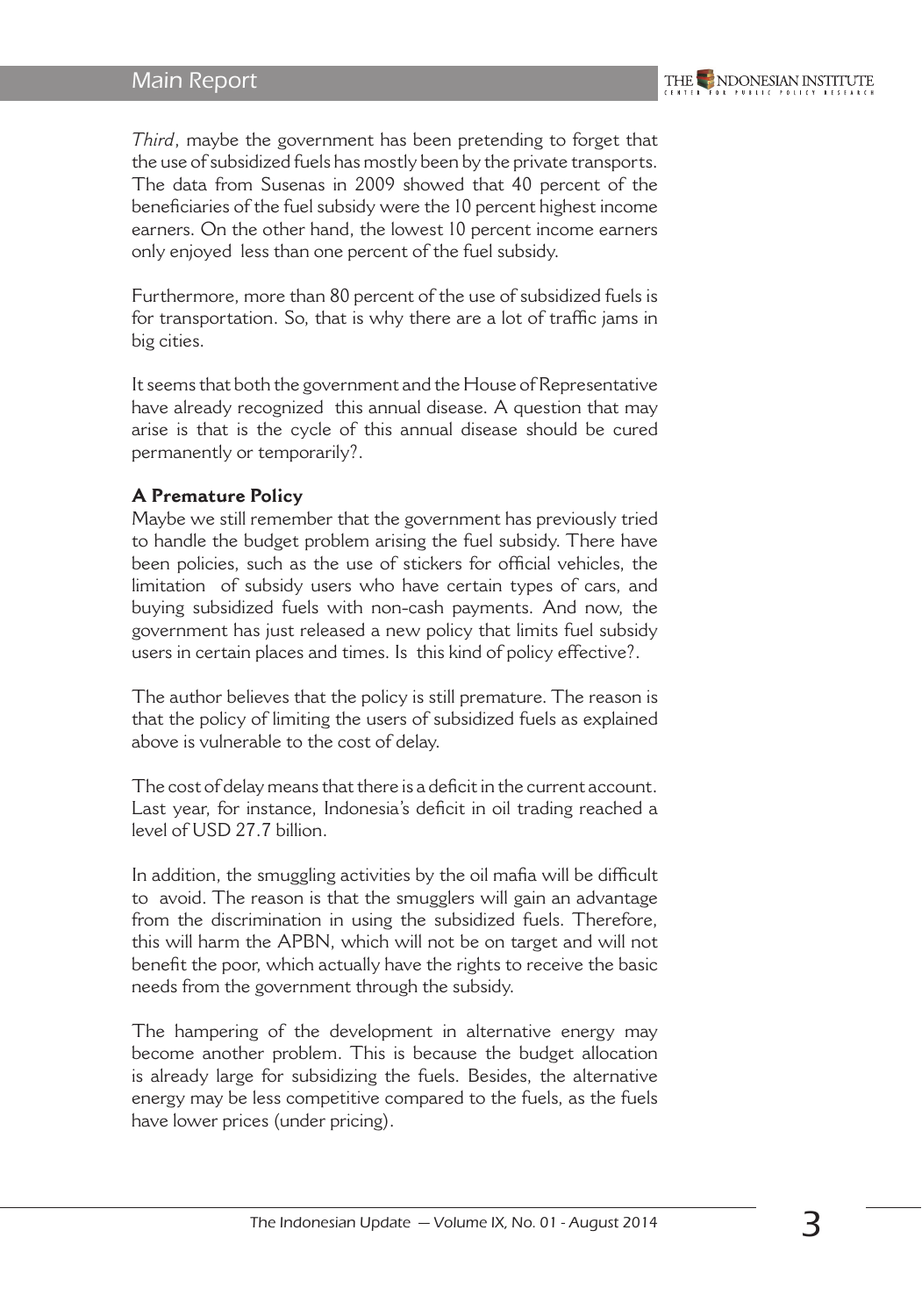#### Main Report

In the end, the author concludes that the policy that limits the use of subsidized fuels will become contra-productive and create a new problem. The government should strictly limit the budget for the fuel subsidy by reducing or eliminating the allocation.

Therefore, the allocation can then be used for infrastructure development, direct subsidies for the poor, fertilizers for farmers, and so on. In the end, this may result in a productive and on target allocation. And this can be achieved if the government is brave enough and therefore does not transfer the burden to the President *Moreover, the*  elect.

- **Akbar NikmatullahDachlan –** 

*The main thing that we should consider is to change our paradigm from appreciating fuel subsidy as a pro society policy into a subsidy that is an annual disease. government should strictly allocate the budget for productive economy activities.*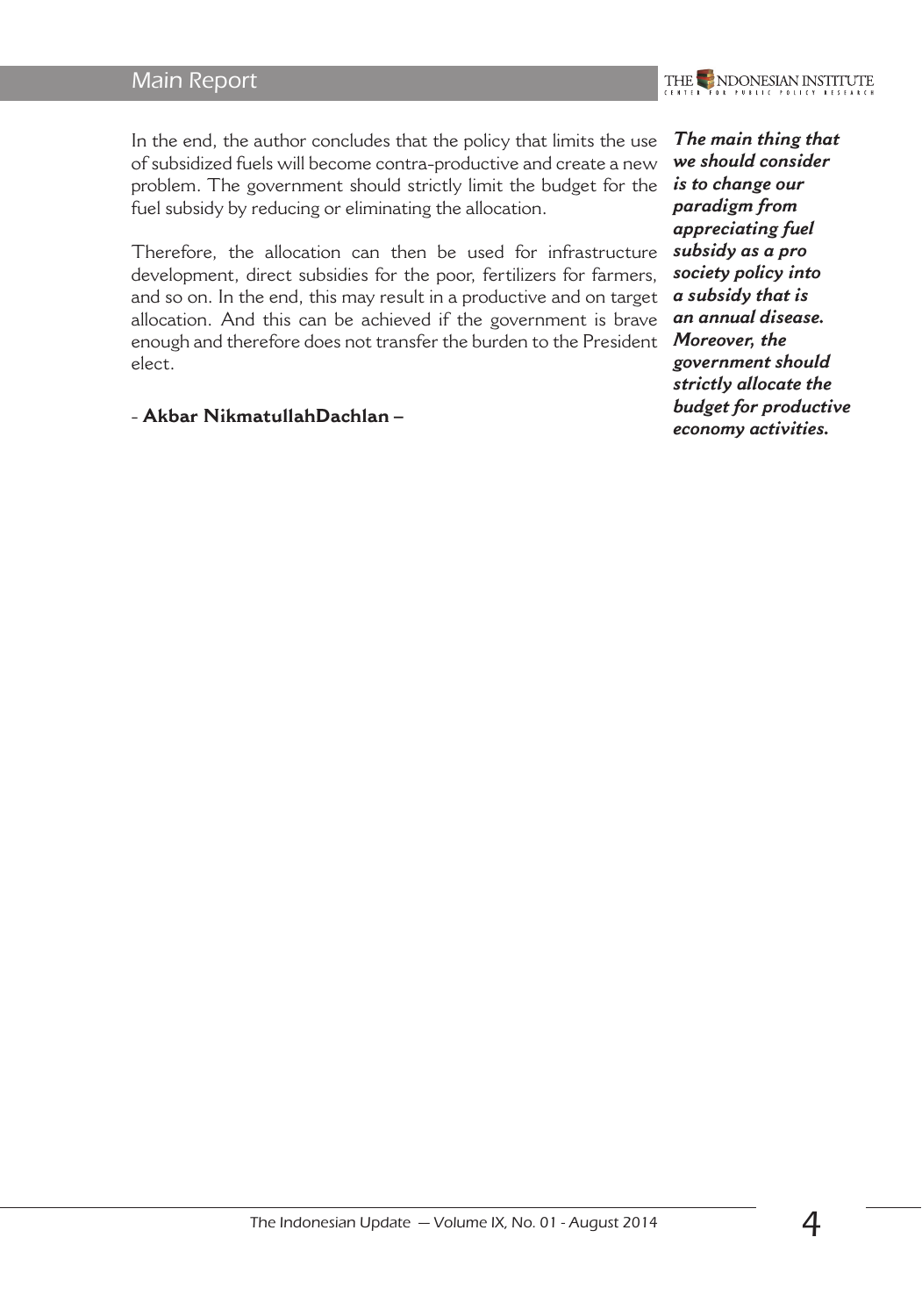# Delegitimation of Presidential General Election

The voting stage of the presidential and vice-presidential election had been completed on July 9, 2014. Then, on July 22, 2014, the KPU had also completed the national vote counting process through the issuance of KPU Decision No. 535/Kpts/KPU/2014 and KPU Decision No.536/Kpts/KPU/2014, which set Ir. H. Joko Widodo and Drs. H.M. Jusuf Kalla as the president- and vice presidentelect.

There was a pretty interesting thing on July 22, before KPU officially announced the winners. One of the pairs, Prabowo and Hatta Rajasa, declared that they withdrew from the presidential and vice presidential election. The witnesses who attended the national voting counting process were also ordered to leave the process.

It was actually very unfortunate, considering the mechanisms of elections in Indonesia are very clear. There is a mechanism if a candidate feels that he or she has been harmed by a Decision of KPU. The mechanism is through the application of the Election Result Dispute (PHPU).

#### **Rejecting the Delegitimation of the Presidential Election**

The presidential election consists of several stages, participated by the candidates. The first one is the registration of candidates, the determination of election participants, the determination of the sequence election numbers, the campaigns, the voting, and the vote counting. The stages at the different levels get tight supervision.

Supervision is carried out by the KPU, the candidate pairs, the campaign teams, Bawaslu, independent observers, and even by the mass media, bothprint and electronic media. Monitoring is also carried out by the general public through social media.

Therefore, it can be said that each stage of the elections has been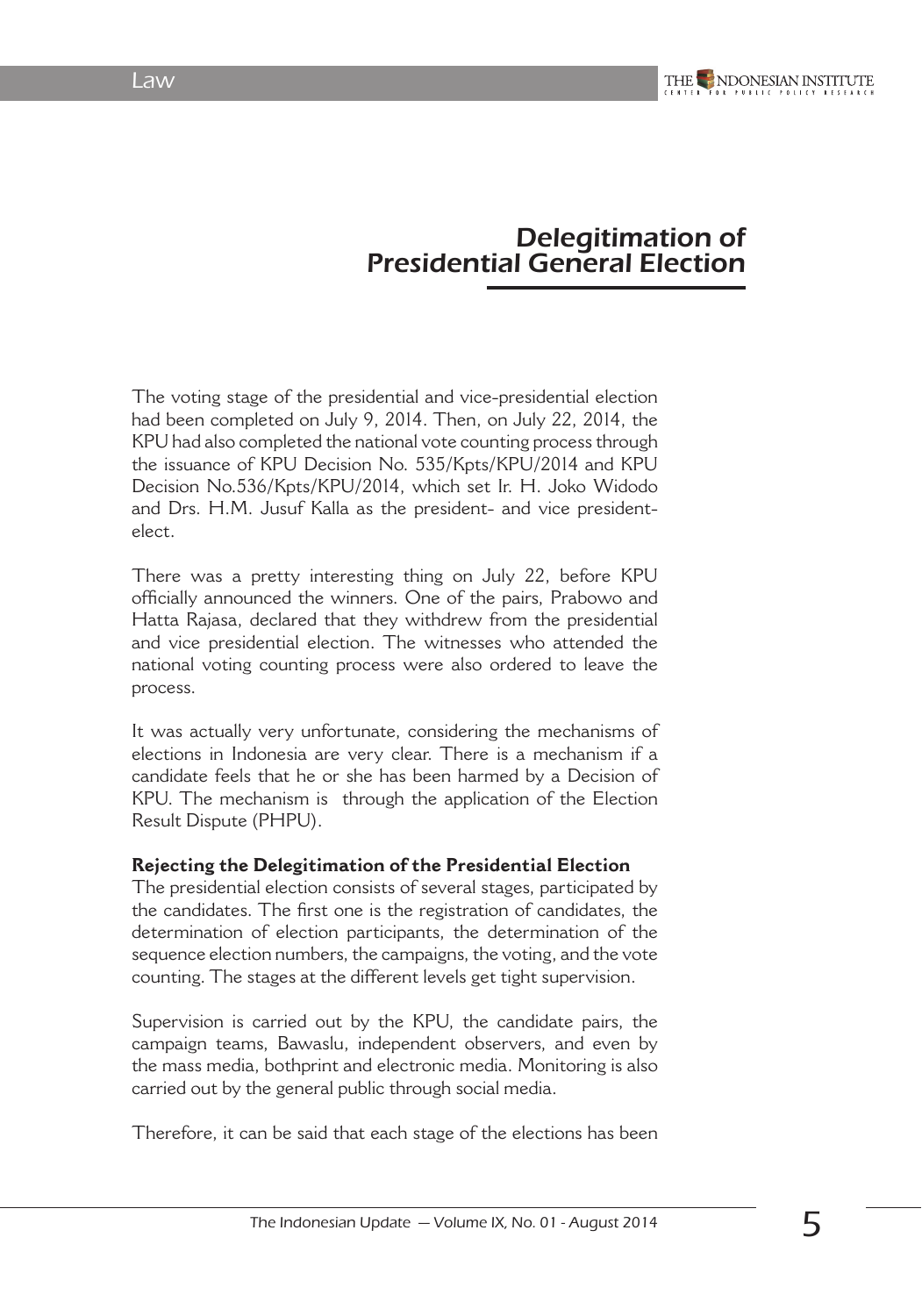conducted by KPU in a transparent manner. It is also influenced by information technology that makes people able to monitor and supervise the election stages, although the location is not located.

Opinions and allegations of fraud and manipulation that were structurally, systematically, and massively carried by one of the candidates and KPU are very serious things. There have been doubts over the independence and ingegrity of the KPU's work, which involved hundreds of thousands of people worked from the KPPS to the centrak level.

These serious allegations must be proved legally before the Constitutional Court as the state institution authorized by the 1945 Constitution to resolve presidential election disputes. Nevertheless, please do not let these allegations become part of an effort to delegitimize the election.

If the allegations could be proven in courts, the election organizers had betrayed the mandate given to him. Instead, they cannot be proven, the allegations of fraud and manipulation are realized as part of efforts to delegitimize the election results.

As it has already been known, the Constitutional Court's decision on the presidential election is final and binding. There is no other remedy that can be used if the decision assigned by the nine constitutional judges. Therefore, all parties are obliged to accept any decisions of the Constituonal Court later.

Those candidates who were set by the Constitutional Court as the winners of the 2014 presidential election should be accepted as the President and Vice President of Indonesia for the period of 2014-2019. The delegitimizing efforts by accusations of fraud and manipulation in the election must be stopped. All elements of society must accept the final election results.

#### **Nurturing Democracy**

Direct Presidential Election is one of the products of democracy as outlined in the 1945 Constitution. Not all democratic countries in the world carry out direct presidential elections by his or her own people. Even the United States as a champion of democracy does not implement this type of democratic process.

Therefore, it is very important for Indonesia to take care of the work and products of democracy that have been carried out over the last sixteen years. The waves of reforms have fundamentally changed Indonesia.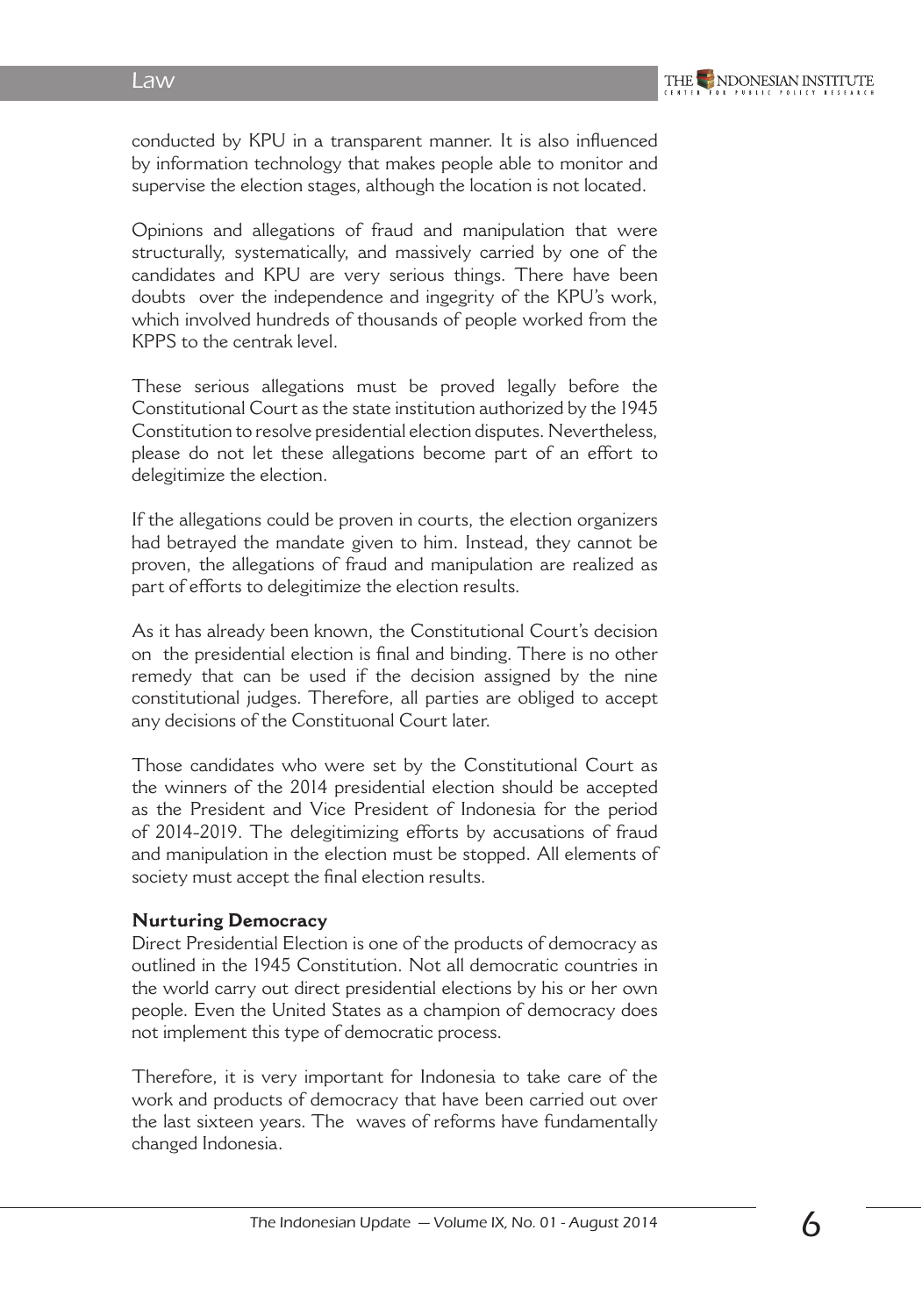Elections to choose either the legislative or executive officials should be interpreted as a momentum of political excitement for all elements of the society. It can also be interpreted as a renewal of hope and a momentum of the people's mandate for their leader. Elections should not be a means to divide and even undermine the unity and oneness of the nation.

The channels for protests and complaints have been provided both by 1945 Constitution and by the Presidential Election Law. All charges and allegations of fraud and manipulation must be submitted through legal mechanisms to state agencies that have the authority.

The sessions of the Constitutional Court are still ongoing. The constitutional judges will be consulted and will decide whether there was structural, systematical, and massive cheating. In addition, the constitutional judges will also consider the soundness of the vote counting processes.

We all believe that the nine constitutional judges are statespersons who are capable of deciding the case wisely and prudently. The political elite should have maturity to accept the final decision related to the presidential election. Safeguarding democracy that has begun to grow well in Indonesia is the duty of all elements of the nation.

# **-Asrul Ibrahim Nur-**

*There is a mechanism if a candidate feels that he or she has been harmed by a Decision of KPU. The mechanism is through the application of the Election Result Dispute (PHPU).*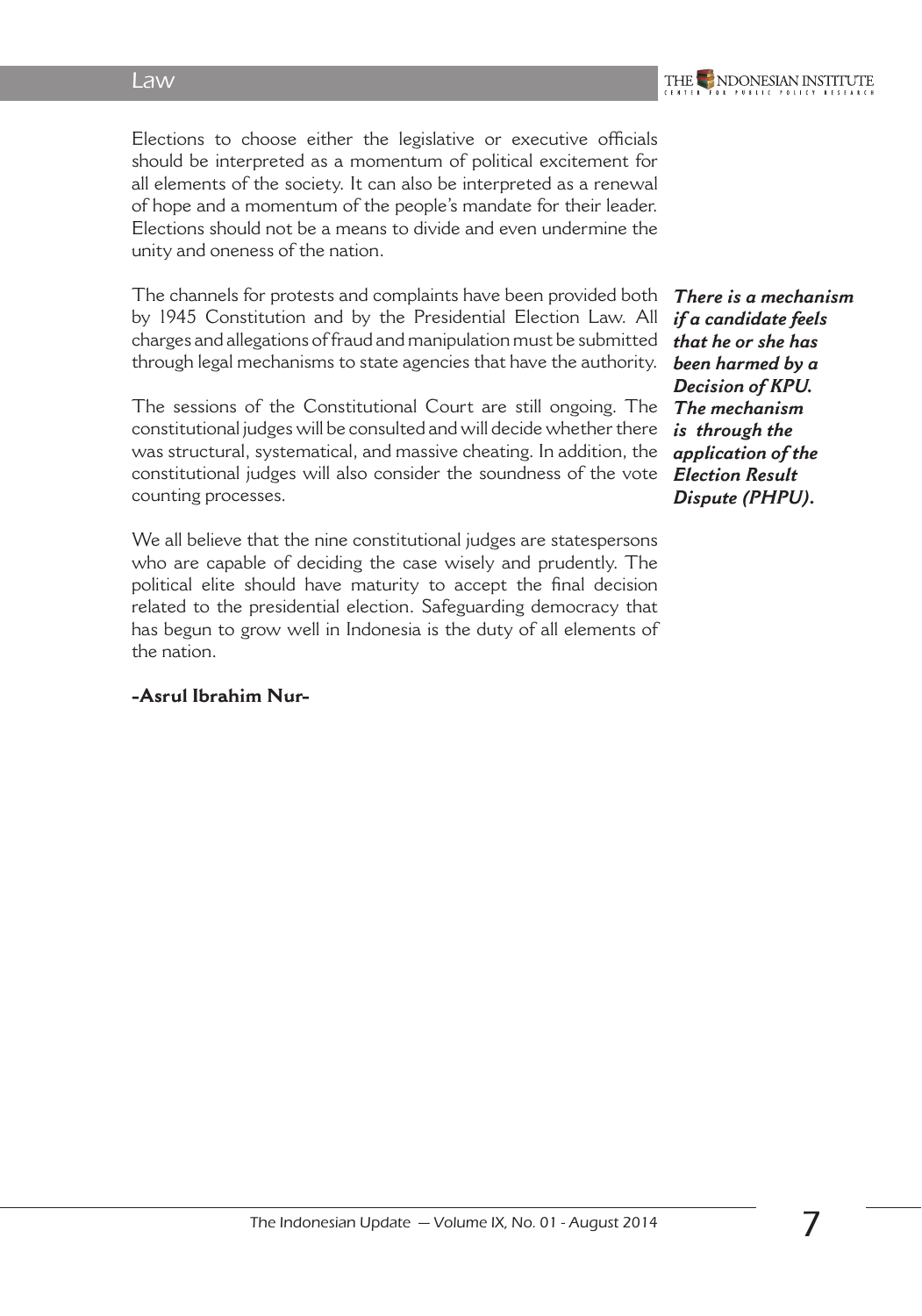## The Last Stage of Legislation

The members of the Parliament of the period of 2009-2014 will end their service soon. The period of August to October is like the last racing in in the last stage for the representatives of the people to complete their tasks. A work legislation still piling will be passed to the House of Representatives load of legislative work that still needs to be completed will be carried over to the next term.

The main task of the Parliament is its important role to draft legislation. Therefore, it is very important to pay attention to the performance of the House of Representatives' legislative work. Until now, dozens of bills have not been completed by the Parliamentary Organs (AKD).

There is not much time for the current House of Representatives to settle delayed legislation. Moreover, there will be many ceremonial events leading up to the end of the term in October 2014. Optimizing legislative work should be a priority agenda for the people representatives in the last stage.

#### **Priority Agenda**

The bill is being discussed at this time is a priority that should be resolved. Especially for a bill that has been discussed for months and even for years. If not completed, then the arrears of the legislation could run aground in the next period.

Before ending the term, the bills that must be a priority to be resolved are those related to the welfare of the people and the economy. Referring to the National Legislation Program (Prolegnas) of 2014, there were several bills related to the welfare of the people.

Some of them are Bills on the Acceleration of the Regional Development, the Bill on the Protection of Indonesian Overseas Workers, Bill on Housing Savings and the Bill on the Recognition and Protection of the Rights of Indigenous People.

One thing to remember is that the discussions and approval for the bills in the last stage will be loaded by politicization or political interests. In addition, the tool should not only be a show of force and power of a particular coalition of people.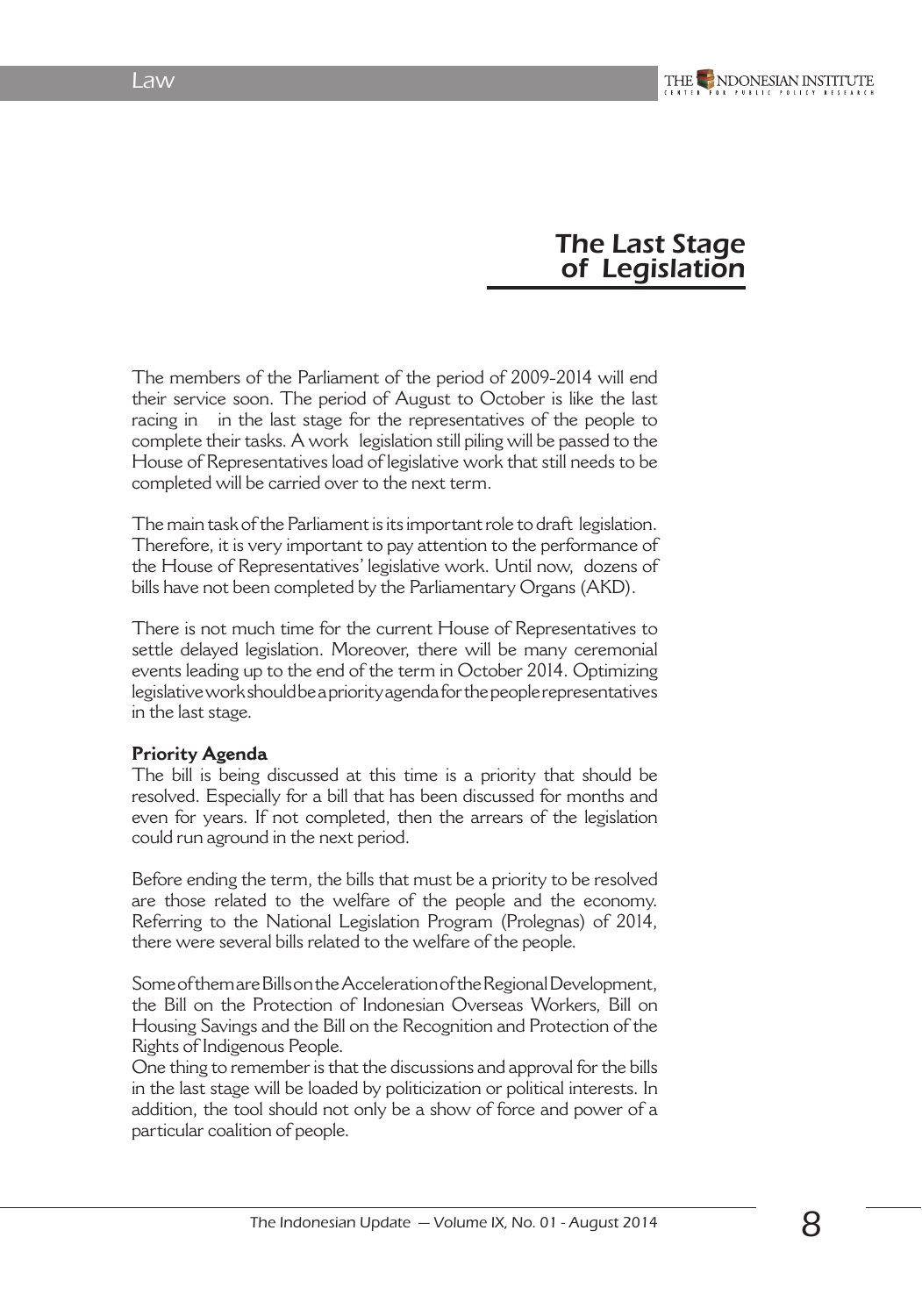It is unfortunate because the representatives are supposed to be able to provide and present the bills with the best quality to the people.

Legislative work in the final stage is indeed experiencing a variety of obstacles. *First*, there are House members who were not elected again for the next period. It is very likely that they will be psychologically less eager to follow the discussions on the outstanding bills.

Nonetheless, it may also be likely that they are eager to discuss and settle the bills with a qualified substance. We all hope that the House members are able to form qualified laws that are in accordance with the aspirations and needs of the community.

*Second*, another situation that might become an obstacle is the presence of the two different coalitions in 2009-2014 and in 2014-2019. One example is the passing of the MD3 Law, which clearly showed two different camps.

Big coalitions in the Parliament or the government are quite affecting legislative work in the House of Representatives. However, in the discussions of the bills, it was quite often that the substance or the themes of the bills are was often discussed.

Two things can act as factors that support or hinder legislative work in this last stage. If the service period of the current Parliament is a road full of twists, the final weeks before the outgoing this is the final hairpin before the finish line.

It is expected that in the final stage the House members debate and argue with each other in each of the sessions of the discussions. The focus on legislation in the last weeks this is a proper obligation fulfilled.

#### **Recommendations**

1. To discuss and prioritise the completion of the bills relating to the welfare of the people.

2. The members of the Parliament from 2009 to 2014 should focus on the completion of legislations. Beyond that it should not be prioritized.

Avoid the politicization of the discussions of the bills in the last stage and focus on quality and substance of the bills in accordance with the aspirations and needs of the people.

#### **-Asrul Ibrahim Nur-**

*There is not much time for the House of Representatives until the end of the term in office to settle the legislation problems. Optimizing legislative work should be a priority agenda for the people's representatives in the last stage.*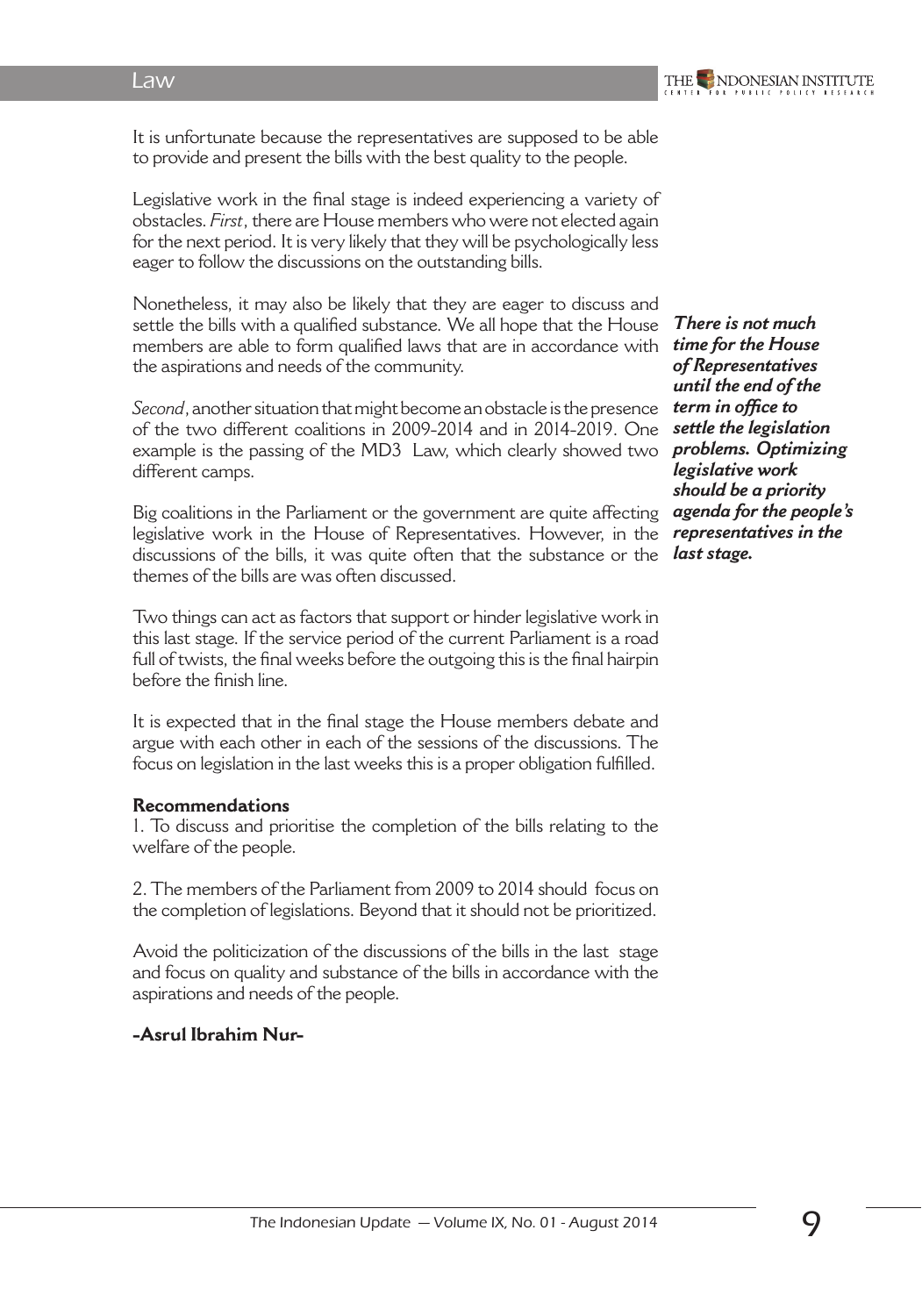## A Look at the Quality of the 2014 Presidential Election

At the end of this July, congratulations should be given to the Indonesian people, for their victory in the Presidential Election (Election) in 2014.

Appreciation is not excessive, as this nation has been through the important stages; namely, the determination of the president- and vice president- elects for the period of 2014-2019 by the General Elections Commission (KPU) on July 22.

The 2014 presidential election ran smoothly. There was fear for unrest in this presidential election. These concerns had emerged in the presidential campaign period participated by only two pairs of candidates.

With only two candidates competing, the country had been split into two camps. Accusations, which were also followed by libels, had heated the political tensions between the two pairs of candidates.

Ultimately, we should be grateful, the fear for riots had disappeared. People had not fallen for provocation by the elite who are still at odds in determining the results of the presidential election.

The people realize that the differences that occurred during the campaign will end after the Commission determines the winner of the presidential election. The people already look tired of the elite tensions affecting the stability of this country.

Many people rate the 2014 presidential election as one of the qualified elections ever held in Indonesia. The author noticed some aspects of the 2014 presidential election that showed the quality of it.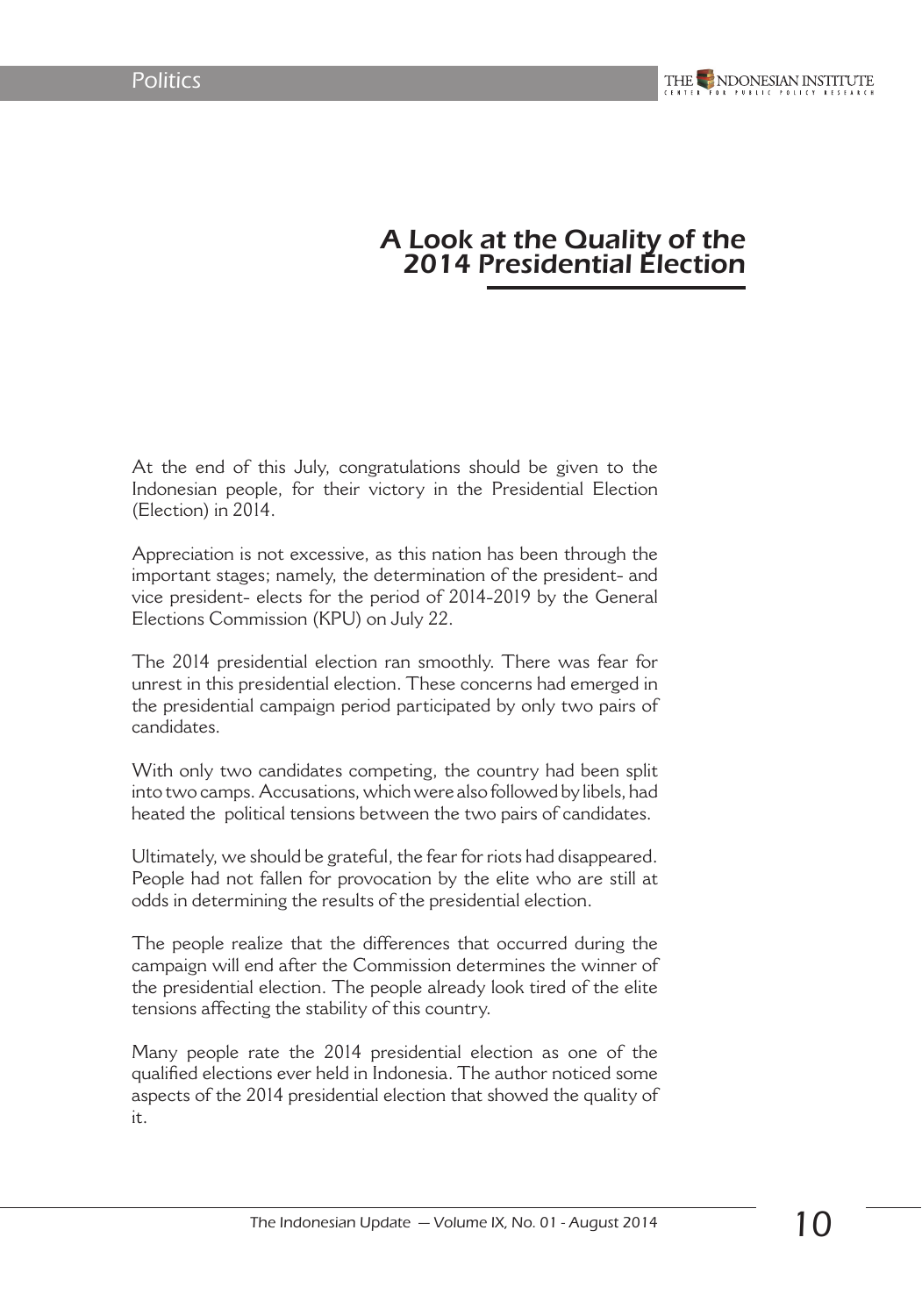The first aspect is the voter participation. If you look at the number of voters in the presidential election, it was lower than the previous election.

In the 2009 presidential election, the number of voters who exercised their voting rights reached a level of 71.17 percent of the total of 171 068 667 of the total voters in the DPT.

In the 2014 election, the number of voters in the presidential election reached a level of 69.58% of the total 193 944 150 voters listed in the DPT.

In the presidential election this time, the author saw an increase in the quality of voter participation. The increase was seen by many people who participated in the organizations or volunteer groups supporting the two pairs of candidates. They took the initiative to assemble and were relatively self-sufficient in terms of funding.

This could be seen from the Jokowi-JK pair, which was supported by 1289 volunteer groups of supporters all over Indonesia (tribunnews. com, 20/7).

In addition, active participation was also rife in cyberspace. Wave Politica survey in the period of 8 June to 5 July 2014 noted that there were 5,977,879 and 1,592,323 of conversations amongst netizens on presidential candidates (liputan6.com, 6/7). Increased public participation in the campaign helps to improve the quality of voter participation.

The second aspect is transparency. The Elections Commission's decision to display the data form C1 was part of the transparency building in the elections in Indonesia.

The scans had showed the C1 form from the minutes of vote casting and the counting of votes in the 2014 presidential election. The results then can be directly accessible to the public through the Commission's website.

Besides the access through the Commission's website, during the election time, there were also several groups of volunteers who participated in presenting information to the public during the vote counting process.

One of the many sites that are publicly accessible is www. kawalpemilu.org. In addition to providing information, the site also can be used as media monitoring to prevent the manipulation of vote counting.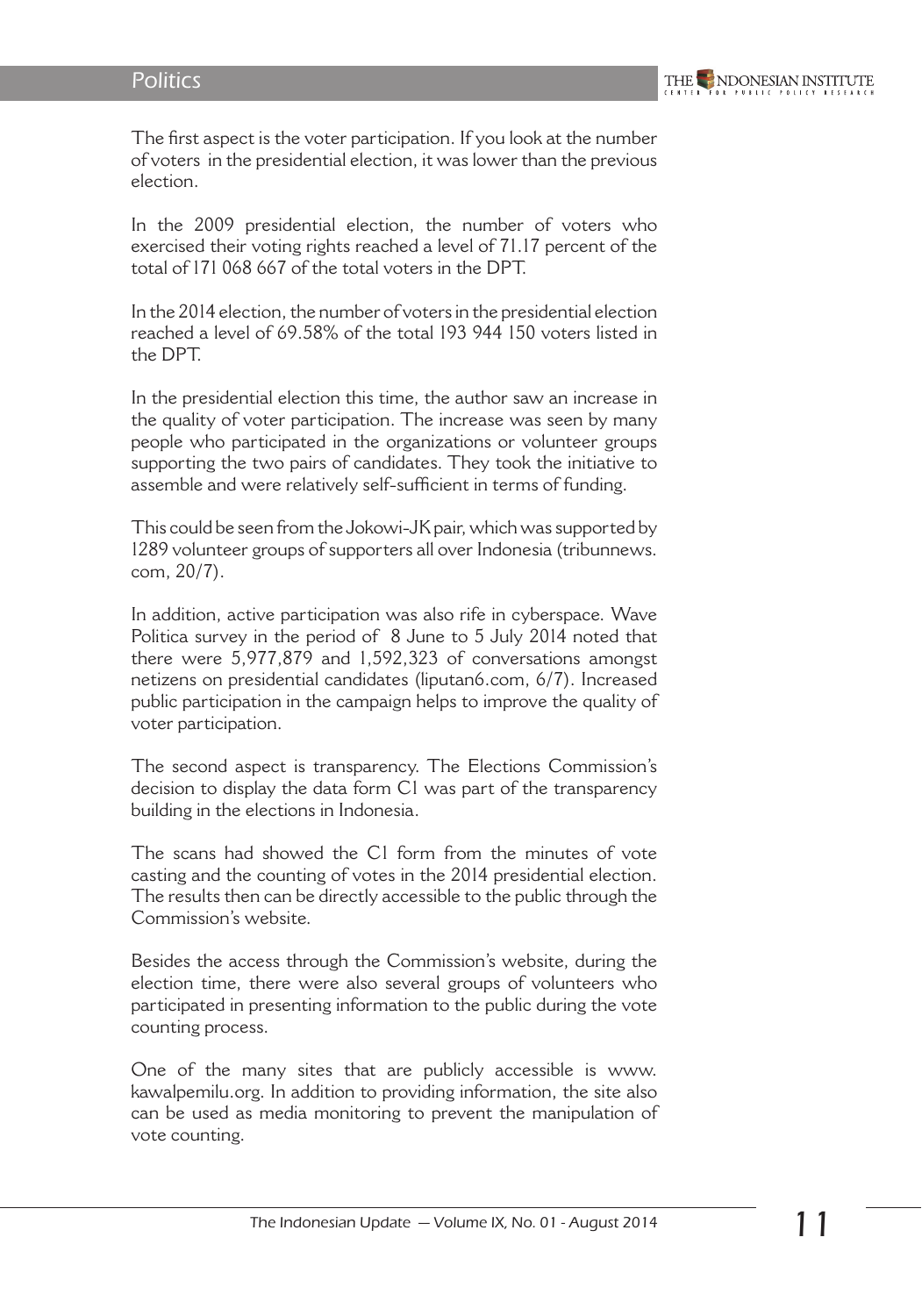#### **Politics**



Based on some of the aspects, the author saw that the active participation of the community and transparency were the two main points that made the 2014 presidential election more qualified than the previous one. Therefore, it would be appropriate that congratulations are given to the Indonesian people who have gained victory in democracy.

*The active community participation and transparency were the two main points that made the 2014 presidential election more qualified.*

#### **- Arfianto Purbolaksono-**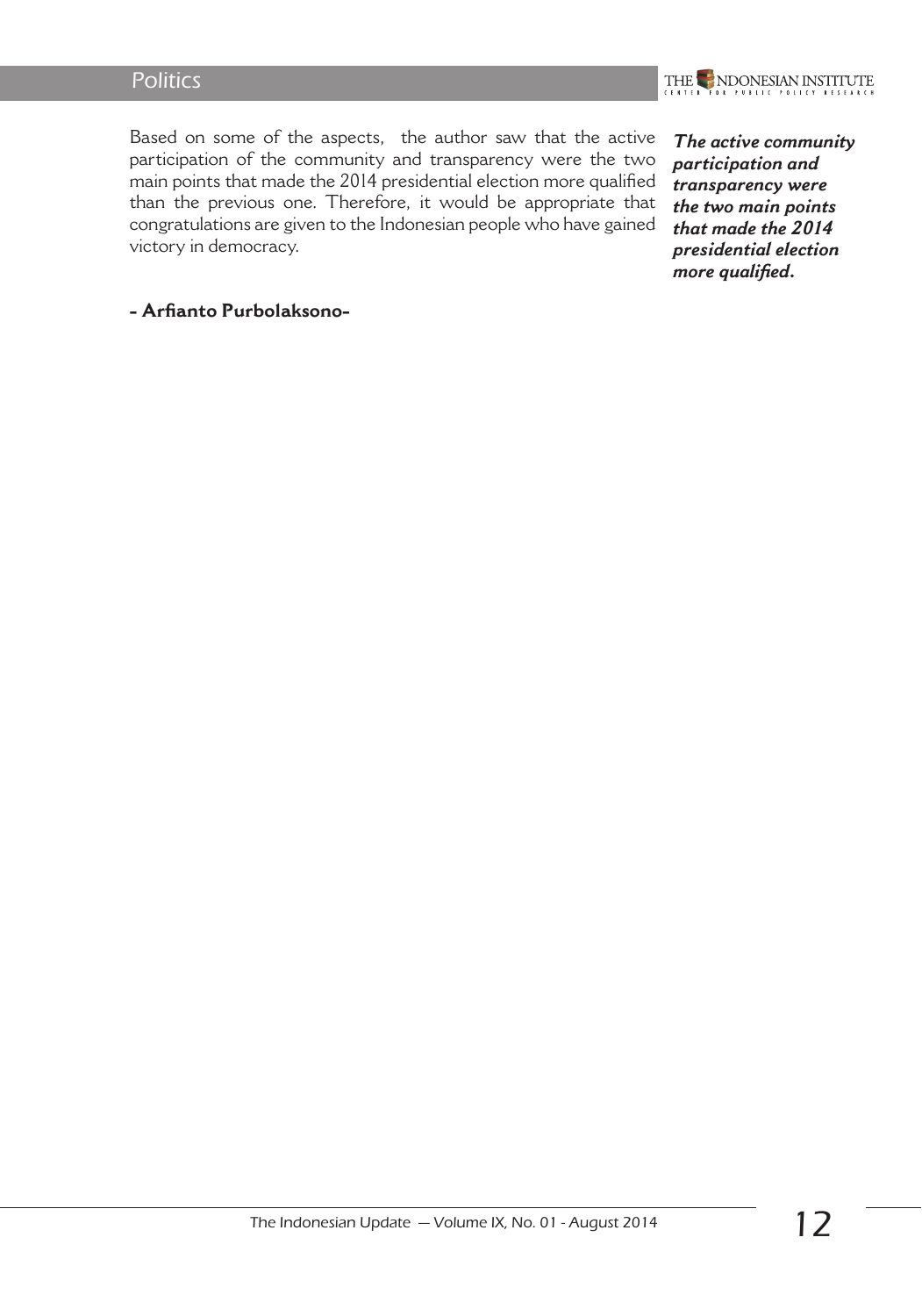## Highlighting the Establishment of the Transition House of Jokowi-JK

The President-elect for the 2014-2019 period, Joko Widodo (Jokowi), on Monday August 4, 2014 formed a transition team. The team aims to deliver a transition leadership from Susilo Bambang Yudhoyono's cabinet to the Joko Widodo administration.

The Transition Team comprises five members, including a chair and four deputies. The Transition Team is led by Rini M Soemarno, assisted by four deputies; namely, Hasto Kristianto, Anies Baswedan, Andi Widjajanto, and Akbar Faizal. The establishment of this Transition Team has invited the attention of the public in the midst of the 2014 presidential election result dispute in the Constitutional Court (MK).

#### **The polemics over the Establishment of the Transition Houses**

The establishment of the Transition Team itself had created polemics amongst the political elite. There are some people who have lamented the team establishment because the election results have not been fixed. There are still ongoing processes to resolve the 2014 presidential election result dispute in MK.

Some of these opinions, such as the one submitted by the National Campaign Team spokesperson for the Prabowo-Hatta Rajasa pair, Ade Rosiade, argue that the existence of a transition team is considered not respecting the process that is taking place in MK. The Prabowo-Hatta Team said that Jokowi-JK should respect the process until the final decision of the Court has been announced, resolving the presidential election result dispute.

President Susilo Bambang Yudhoyono (SBY) also voiced about the formation of the Transition Team. SBY believes that it is not appropriate for the Transition Team formed by Joko Widodo and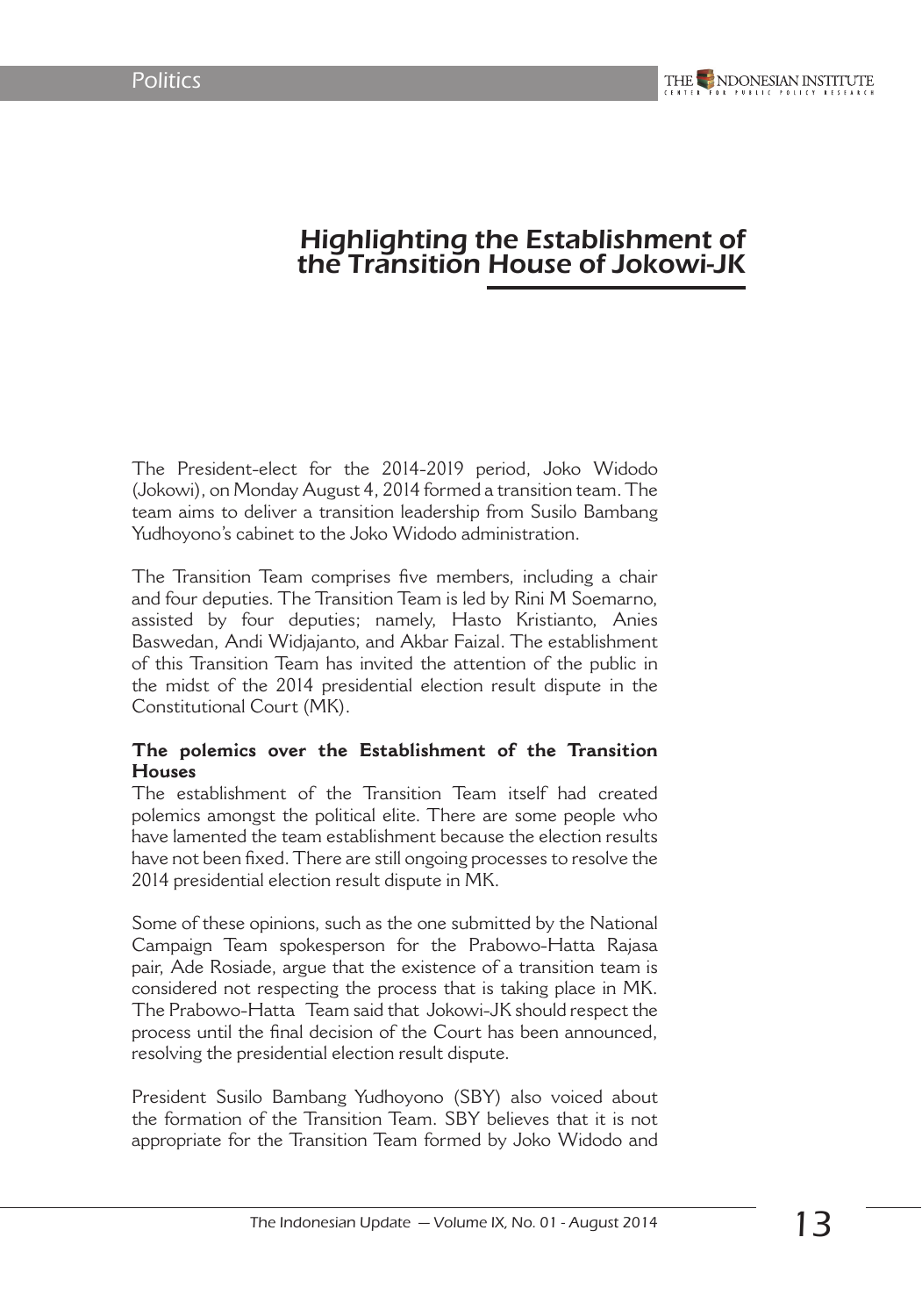the government, even though he appreciated Jokowi's initiative to establish the team. Despite the appreciation for the initiative of Jokowi, SBY considers that further talks should wait for the decision of the Constitutional Court (Tempo.co, 8/8).

But, there are also some people who have praised the steps taken to form a transition team. Senior PDI-P politician Pramono Anung said that the formation of a presidential system transition team was under the authority of the president-elect to prepare the necessary policies. As for the preparation of the cabinet, Pramono said that Jokowi would talk with JK and chairs of the coalition political parties. Pramono said that the public's expectations on Jokowi to determine a good cabinet was very high. The technical issues will be worked on by a transition team (Tribunnews.com, 7/8).

Political observer from University of Indonesia (UI) Hamdi Muluk sees the formation of the transition team as a new breakthrough. Hamdi said that the formation of the team was a new political tradition. He said that it was very encouraging, and the people welcome the team and will escort it via public participation. Hamdi explained that the existence of this transition team will save time during the two months before the president and vice president elects are sworn in on October 20, 2014. The elected leaders need to form a new government scheme starting in October (Liputan6. com, 10/8 ).

Jokowi himself has said that a transition team will first prepare the strategic matters related to the 2015 planning, prepare matters related to institutional readiness under the president and vice president, prepare matters related to the implementation of the vision and mission set forth in the Nine Programs of Jokowi-JK, or Nawacita, and ensure that the transition of power from SBY to Jokowi runs smoothly (Kompas.com, 4/8).

#### **Conclusions**

The author sees the history of governmental transition in Indonesia has not been well. The transition from the Old Order regime to the New Order was characterized by bloody events. The transition from the New Order to the Reform Era was similarly bloody.

During the reform era, the transition of power did not always go smoothly. Former President Abdurrahman Wahid was forced to leave the palace and then replaced by Megawati Sukarnoputri. Likewise, Megawati and SBY have had a cold relationship because of the power transition that until now.

Looking at history, the formation of the transition team by Jokowi is a new tradition in order to bridge the two governments. Considering that the country has been under SBY's rule for a decade (where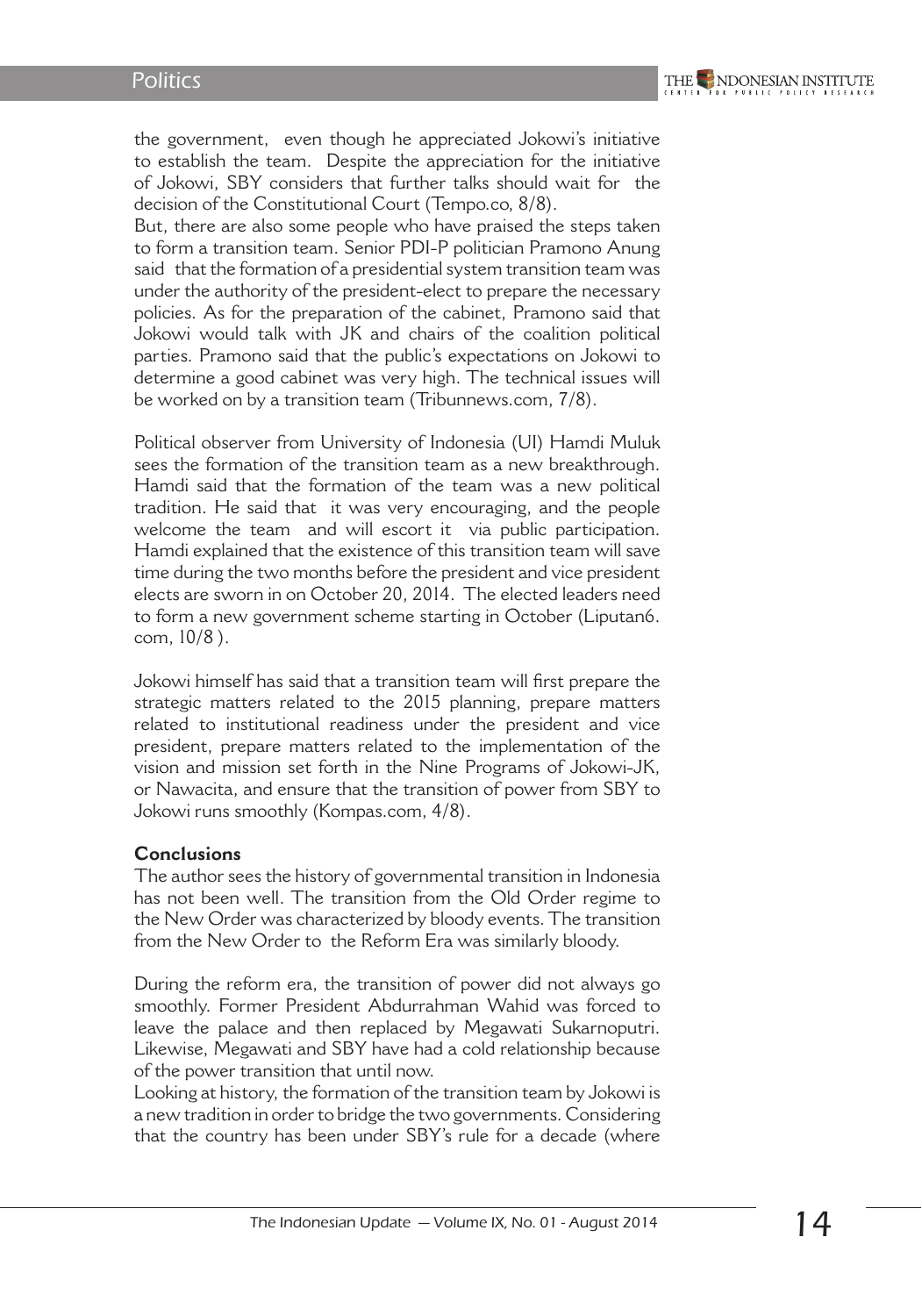

there are positive outcomes to be handed over, but on the other hand there are shortcomings that must be resolved), the transition has to be prepared well by forming a transition team.

However, we should also respect the ongoing process at MK. It would be better for the team to start working after the Court's binding decision has been announced on August 22 2014 Respect for the Constitutional Court.

One should bear in mind that the Transition Team is not as a forum for the the transactions of ministerial seats. If this happens, the image of Jokowi-JK wil be tainted. The transition team should be able to provide a map of the problems and is not able to create directions and new hopes for this nation.

#### **- Arfianto Purbolaksono-**

*The establishment of the transition team of Jokowi is a new tradition in order to bridge the two governments.*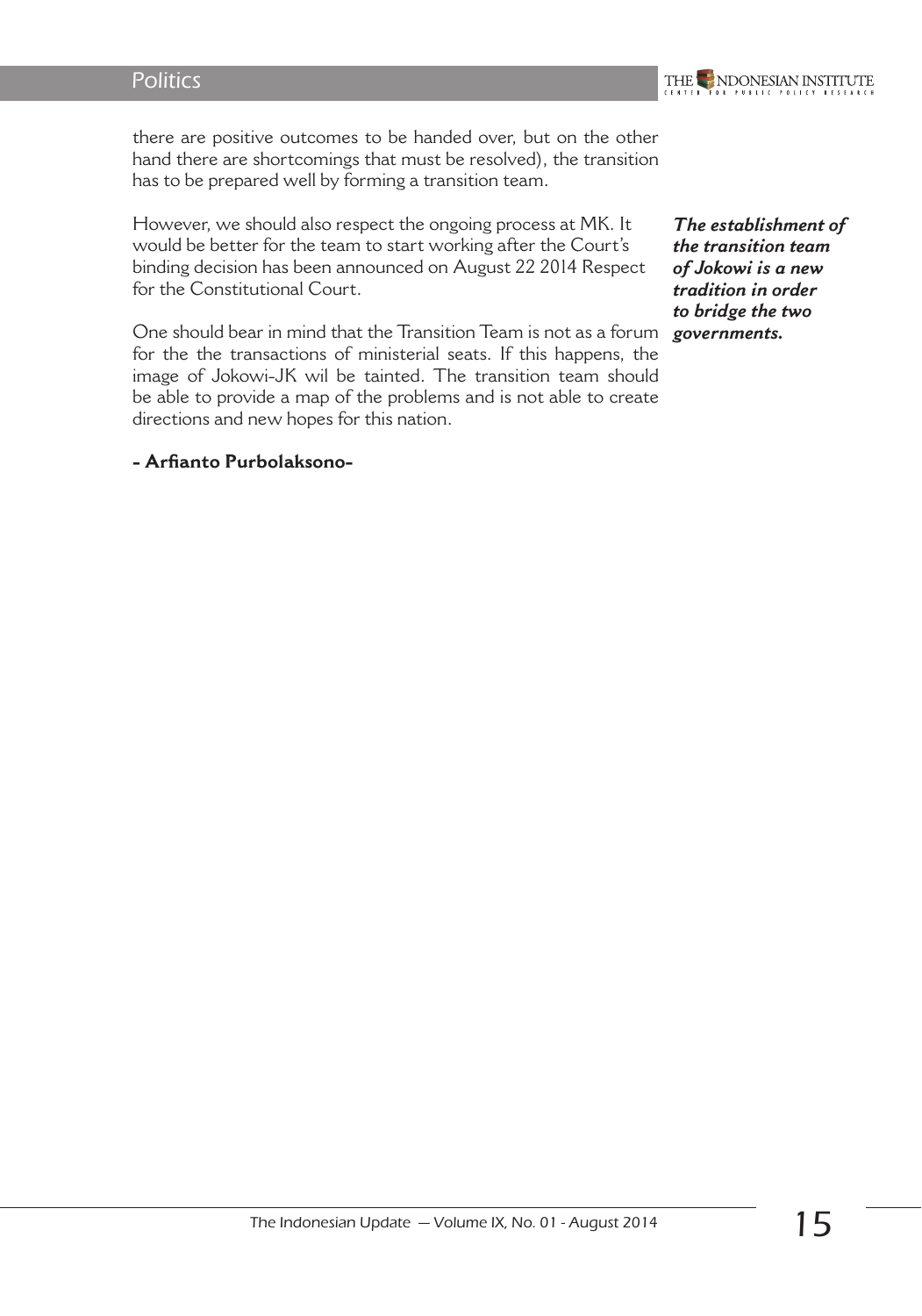# A Look at the Urbanization Problem

Urbanization brings many newcomers to big cities during the returning flows of the Idul Fitri holiday, alarming many governments of big cities that are overrun by the newcomers. The returning flows of Eid holiday are usually a momentum to move to new cities.

For Jakarta, according to the results of a survey by the Population and Civil Registration (dept) and the Faculty of Economics, the University of Indonesia (UI), as many as 3,616,774, or 36.21 percent of the total population of 9,988,329 people in Jakarta returned to their respective homes during the Lebaran holiday, while the returning flows were stimated at 3,685,274.

Thus, there was an excess of newcomers of around 68,500 people, or 1.89 percent of the amount of the returning flows.

This figure was higher from last year, about 25.5 percent higher, or around 17,500 people compared to the number of immigrants in the past year, which amounted to 51 thousand people.

#### **The Policies Addressing Urbanization**

Many city and provincial governments have conducted raids on these newcomers, as measures to 'counteract' the newcomers, starting from the arrival terminals to the people's homes. For immigrants who can not show local Identity Cards (KTP), actions will be taken to transfer them to their original sites. The activies are called the legal residence raid operation /Operasi Yustisi Kependudukan (OYK).

Different actions have been shown by the Government of Jakarta in the last two years. Since 2013, they have no longer conducted raids. Head of the Department of Population and Civil Registration Purba Hutapea said that the revocation of the raids did not mean that they would be free from control.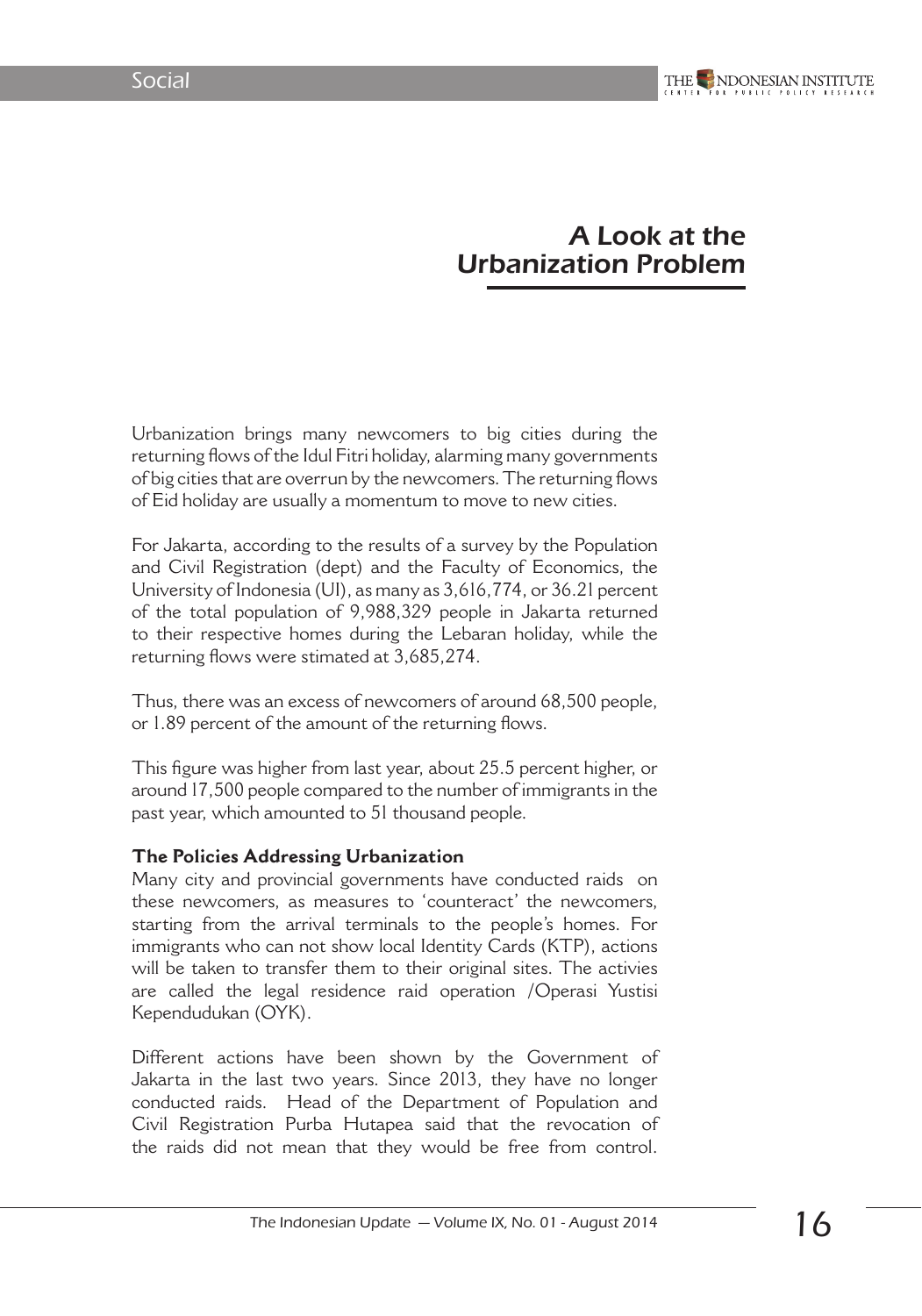The city government realizes that the capital Jakarta is an open city and belongs to all citizens of Indonesia. Coming to Jakarta is not banned, as it is a human right protected by Article 28 of the Constitution. However, there needs to be signs, both from central government and the provincial governments, about which regulations should be adhered to.

The actions taken by the city government to address the newcomers are intended to tighten the implementation of the Regional Regulation No. 8/2007 on Public Order. Under the regulation, beggars and homeless will not be tolerated. It says that the government will conduct raids and will then select which ones to be trained and returned to their respective homes. Raids are conducted also on those who occupy land that is not theirs. This action is known as Operation Population Development (Binduk) and starts at  $H + 14$  Lebaran.

The Population Development Policy, as an alternate option to raids, is carried out by means of registering and choosing who will receive Jakarta ID cards. The references are the profiles and the average high school education. If their education is below SMA, then they will be returned to their home areas.

The city government's decisions should be appreciated and can be used as examples for other areas around Jakarta, such as Bogor, Depok, Tangerang and Bekasi that are also crowded by new immigrants after the Eid holiday.

One important note in relation to this Binduk operation is that public order violaters in Jakarta are not only the newcomers but also the residents who have long been in Jakarta and have Jakarta ID cards. In addition, the issue of public order in Jakarta should not only be submitted to the Civil Service Police Unit and the Office of Population alone. Assertiveness in enforcing the rules of the city government is still considered only temporary, not permanent.

On the other hand, the regions that act as senders of newcomers should also be improved. Inevitably, other than for personal reasons of really wanting to work in big cities, the main reason for these newcomers flooding large cities is the lack of jobs in their respective home towns.

Local governments must actively improve the skills of the unemployed labor force. This process is not only beneficial to the unemployed but also to the regions concerned as skilled work force will be in demand in the labor markets and will automatically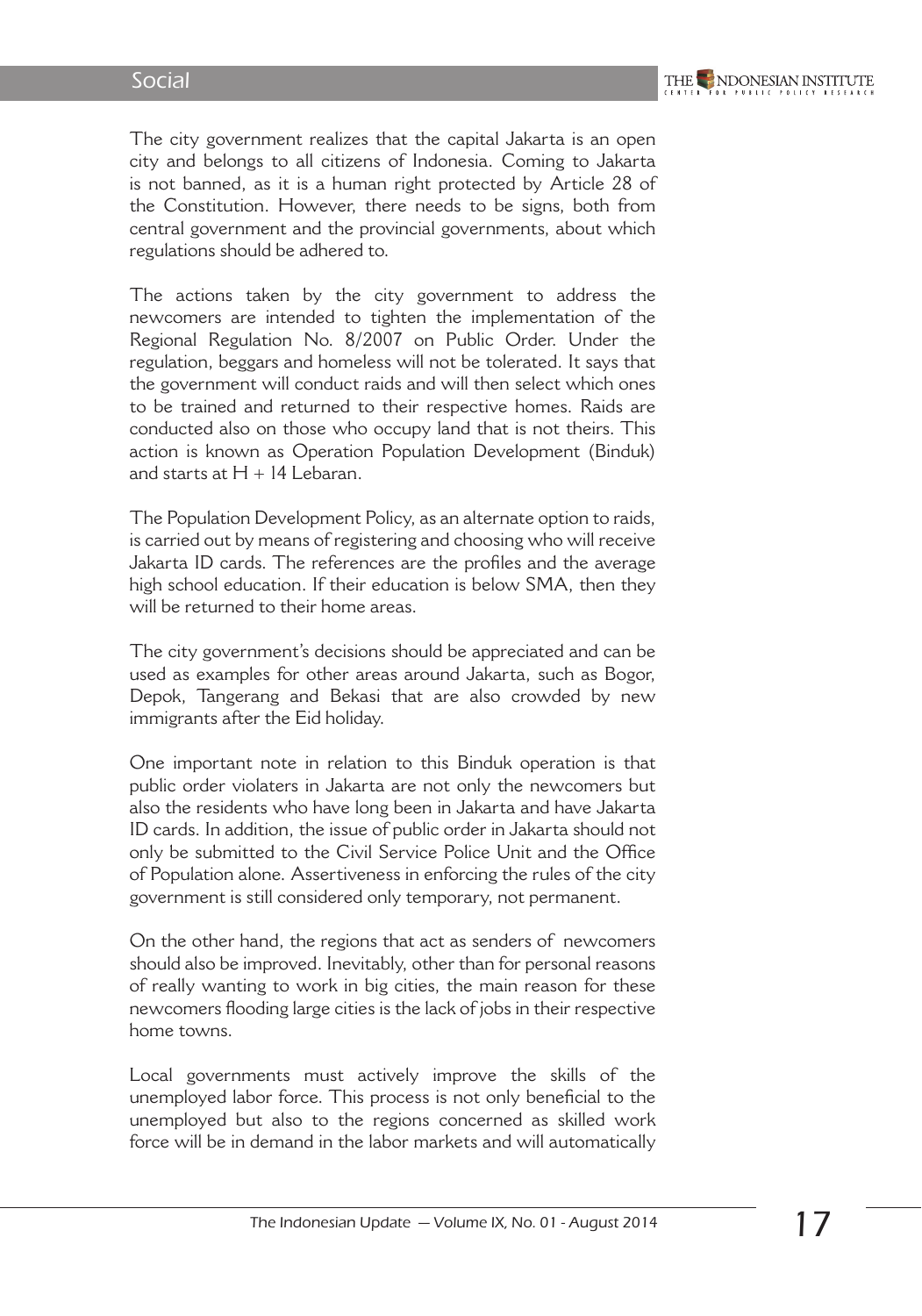

increase or move the local economies. And, when the workforce is trained to work in big cities, they will be ready to work and not be 'troublesome' for local municipalities by becoming beggars or vagrants.

The issue of urbanization is not only the responsibility of the destination cities but also the source regions. Only with the cooperation and coordination of the two sides, then the issue of *coordinate.*urbanization can be effectively addressed.

*-Lola Amelia-*

*The handling of the issue of urbanization can be effective only if the local governments of the destination and source regions cooperate and*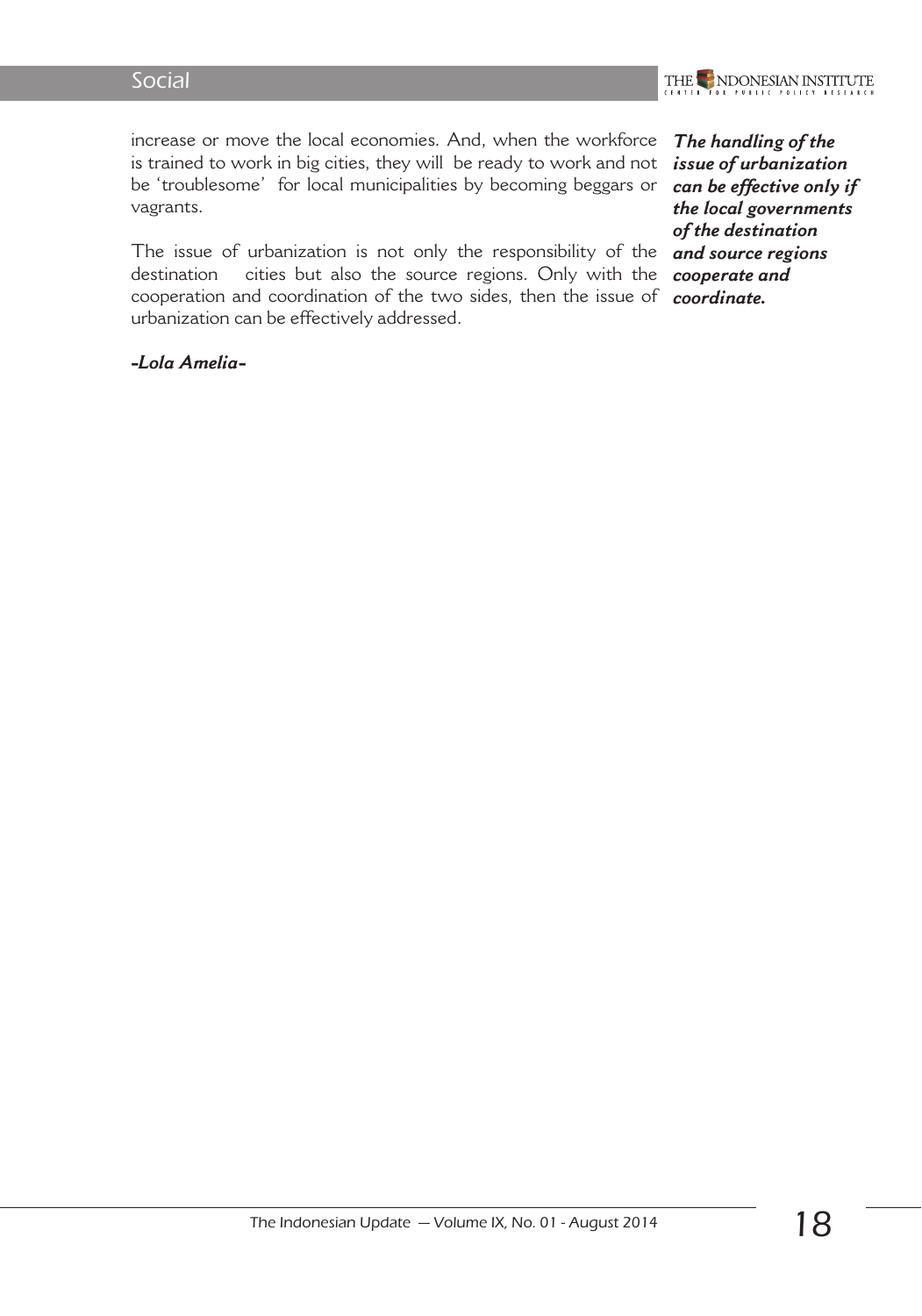

**The Indonesian Institute (TII)** is a Center for Public Policy Research which was officially established since 21 October, 2004 by a group of young and dynamic activists and intellectuals. **TII** is an independent, nonpartisan, and non-profit institution having its main funding source from grants and donations from foundations, corporations, and individuals.

**TII** aims to become the center for major researches in Indonesia for issues regarding public policy and committed to contribute to debates on public policy and to improve the quality of the creation and results of public policy in the new democratic situation in Indonesia.

**TII's** mission is to conduct researches that are reliable, independent, and nonpartisan, and to channel the researches results to policy makers, the business world, and civilians in order to improve the quality of public policy in Indonesia. **TII** also has the mission to educate the community in policy issues that affect their livelihoods. In other words, **TII** is in a position to support the process of democratization and public policy reform, as well as taking an important and active role in that process.

The scope of the researches and public policy studies conducted by **TII** covers the fields of economics, social, and politics. The main activity conducted in order to reach the vision and mission of TII among others are researches, surveys, trainings, working group facilitation, public discussions, public educations, editorial writings (TII expression), publications of weekly analysis (Wacana), monthly studies (Update Indonesia, in Bahasa Indonesia and English) and annual studies (Indonesia Report), and public discussion forum (The Indonesian Forum).

> **Contact Address:** Jl. K.H. Wahid Hasyim No. 194 Jakarta Pusat 10250 Indonesia Tel. 021 390 5558 Fax. 021 3190 7814 contact@theindonesianinstitute.com www.**the**indonesian**institute**.com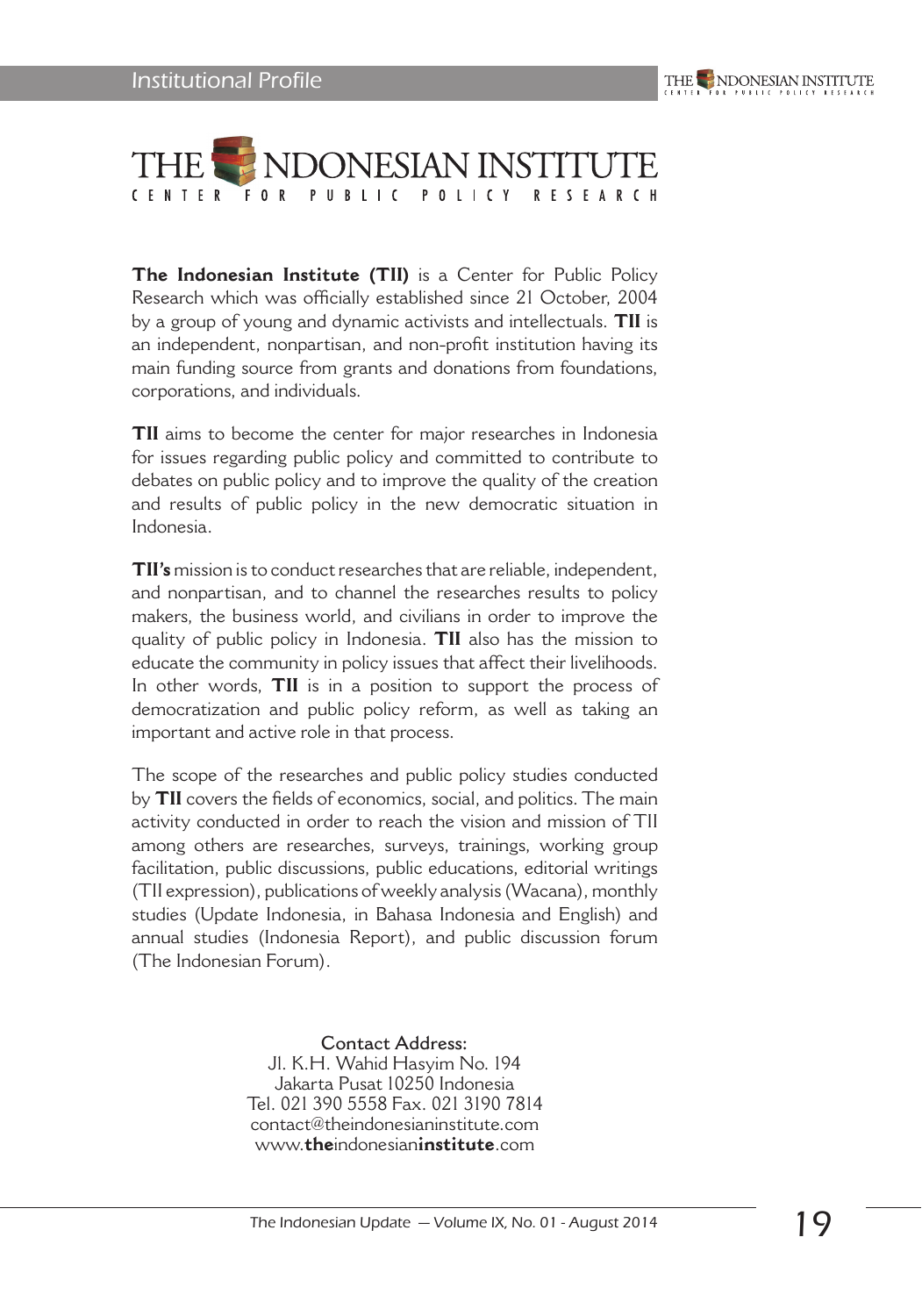# POLITICAL RESEARCH

The consolidating democracy needs direction and guidance in order to realise a strong national political system. In addition, decentralization as part of democratization has created room for more issues in the development of political system in Indonesia. Therefore, political analysis are present for the government, political parties, the business sector and professionals, academics, non-governmental organizations, donors, and civil society to answer recent political issues.

**TII's** Political Research Division provides policy analyses and recommendations in order to produce strategic policies to consolidate democracy and to achieve good governance at the central and local levels. Types of political research offered by TII are: **(1) Public Policy Analyses, (2) Media Monitoring, (3) Mapping & Positioning Research, (4) Needs Assessment Research, (5) Survey Indicators.** 

# RESEARCH ON THE SOCIAL AFFAIRS

Social development needs policy foundations that come from independent and accurate research. Social analysis is a need for the government, the businesspeople, academia, professionals, NGOs, and civil society to improve social development. The Social Research Division is present to offer recommendations to produce efficient and effective policies, steps, and programs on education, health, population, environment, women and children.

Social research that **TII** offers: **(1) Social Policy Analysis; (2) Explorative Research; (3) Mapping & Positioning Research; (4) Need Assessment Research; (5) Program Evaluation Research; and (5) Indicator Survey.**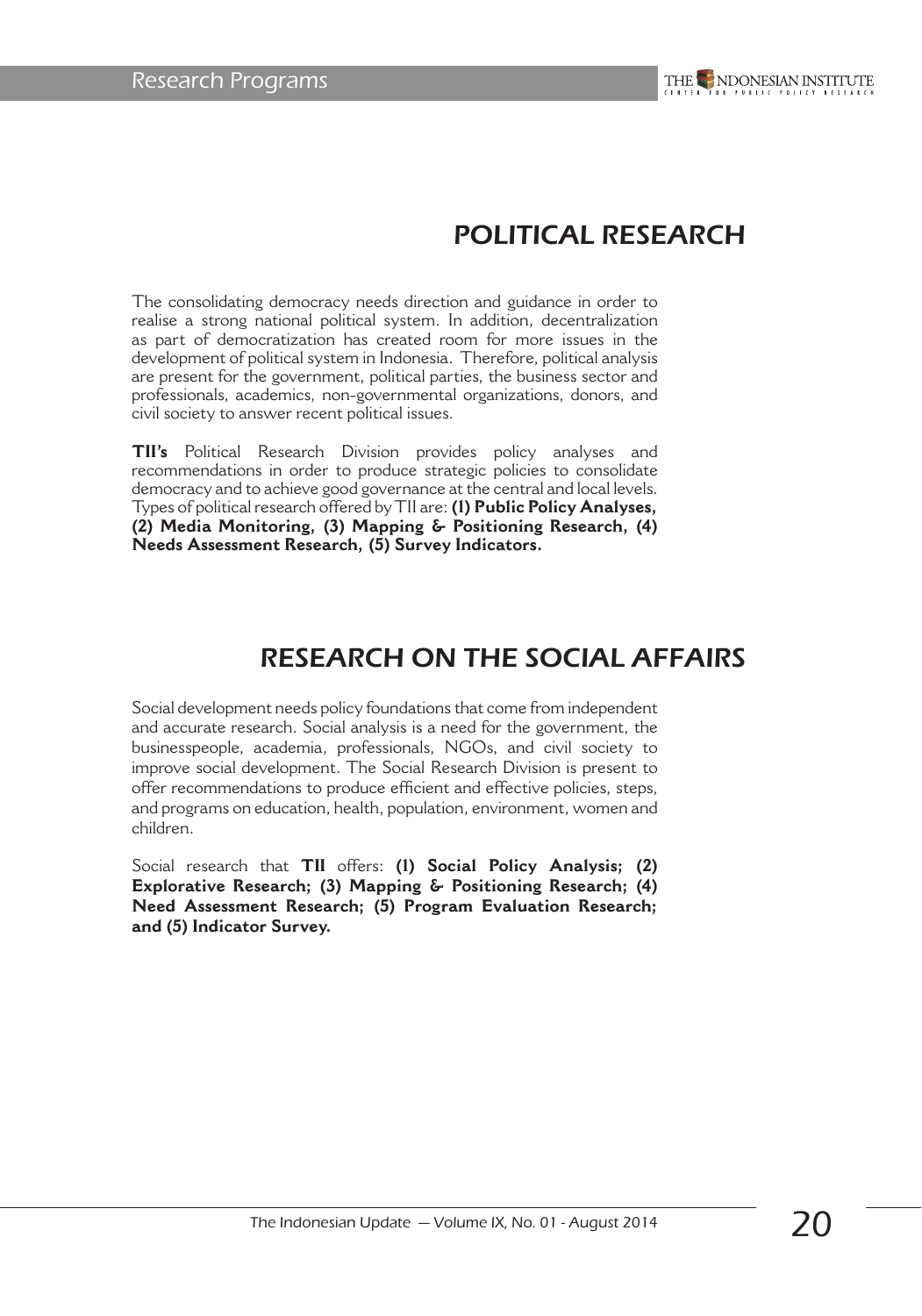

# RESEARCH ON LEGAL AFFAIRS

According to stipulations in Law No. 12 Year 2011 on the Formulation of Laws and Regulations, every bill which will be discussed by the legislative and the executive must be complemented with academic paper. Therefore, comprehensive research is very important and needed in making a qualified academic paper. With qualified academic papers, the bills will have strong academic foundation.

**TII** can offer and undertake normative and legal research related to harmonization and synchronization of laws and regulations, especially in making academic papers and bills. In addition, the research will be conducted with sociological, anthropological, and political approaches in order to produce a more comprehensive academic papers and bills. It is expected that with such a process, the laws and regulations will be produced through such a participatory process, which involves the making of academic papers and bills to also go through process, such as focus group discussion (FGD) which will involve stakeholders related to the laws and regulations that will be discussed.

# RESEARCH ON ECONOMIC AFFAIRS

The economy tends to be used as an indicator of the success of the government as a policy-maker. Limited resources have often caused the government to face obstacles in implementing economic policies that will optimally benefit the people. The increase in the quality of the people's critical thinking has forced the government to conduct comprehensive studies in every decision-making process. In fact, the studies will not be stopped when the policy is already in place. Studies will be continued until the policy evaluation process.

The TII Economic Research Division is present for those who are interested in the conditions of the economy. The results of the research are intended to assist policy-makers, regulators, and donor agencies in making decisions. The research that TII offers: **(1) Economic Policy Analysis; (2) Regional and Sectoral Prospects; and (3) Program Evaluation.**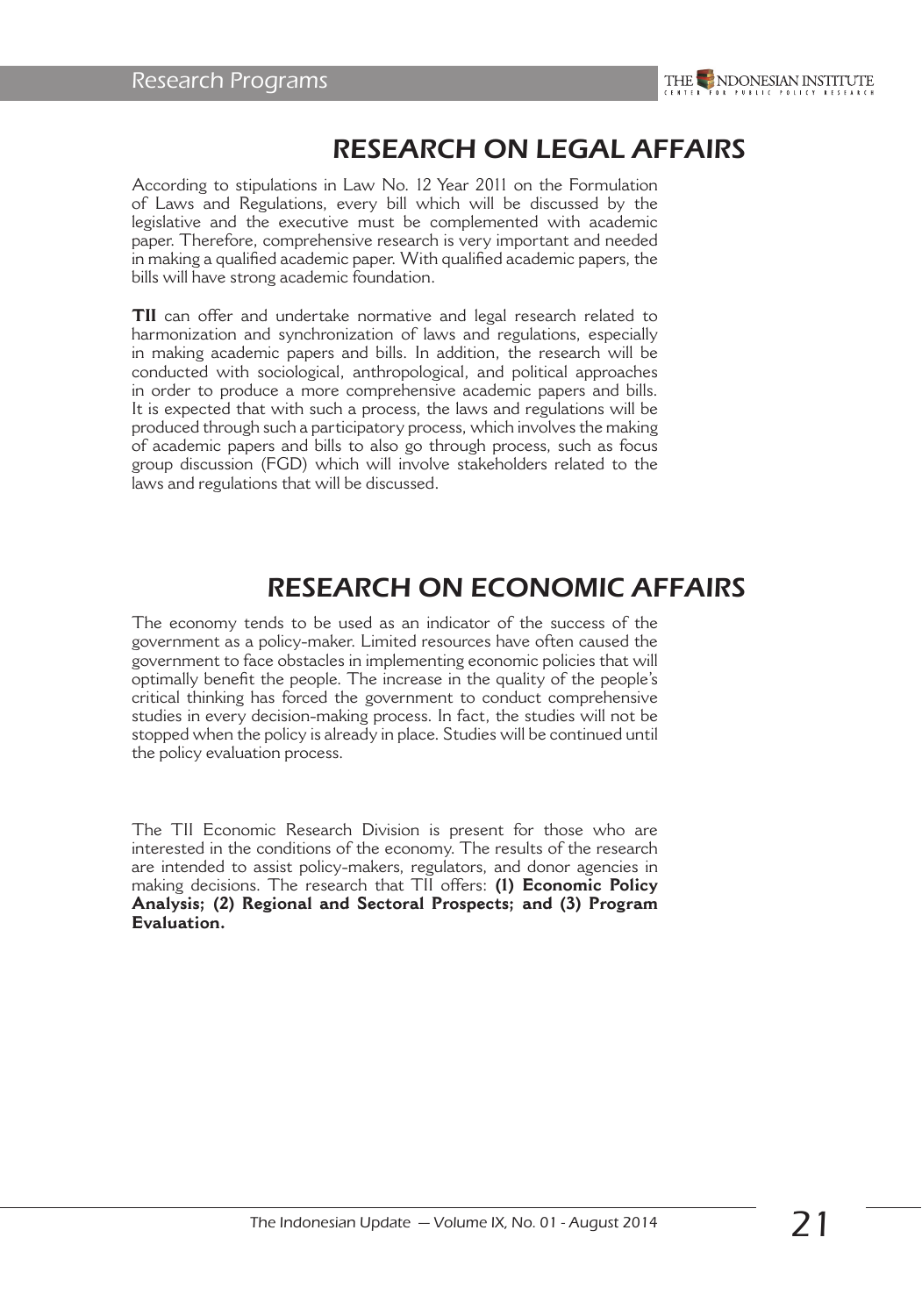# Project or Program Evaluation

One of the activities that have been conducted and offered by TII is a qualitative evaluation on a project or a program of a non-governmental organization or a government agency. Evaluation activities that are offered by TII are a mid-term evaluation and a final evaluation.

As we may already know, evaluation is one of the important stages in the implementation of a project or a program. A mid-term evaluation is intended to see and analyze challenges, lessons learned during the project or the program, and to give recommendations on the implementation of the project or the program. Meanwhile, a final evaluation will be useful to see and analyze the achievements and lessons learned to ensure that all the projects or the program's goals are achieved at the end of the project or program.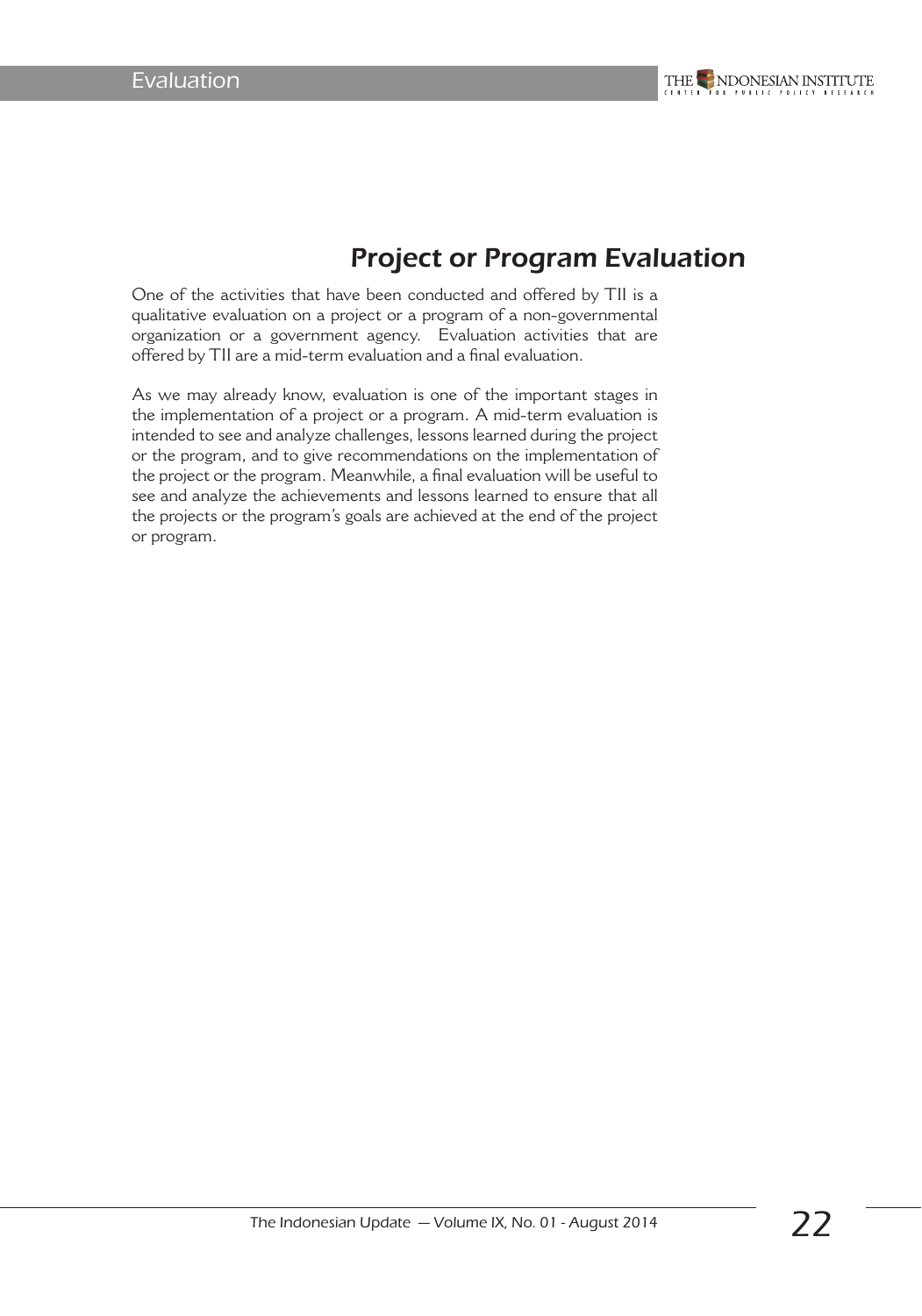

# THE INDONESIAN FORUM

**TThe Indonesian Forum** is a monthly discussion activity on actual issues in the political, economic, social, legal, cultural, defense, and environmental fields. TII organizes these forums as media for competent resource persons, stakeholders, policymakers, civil society activists, academicians, and the media to meet and have discussion.

Themes that have been raised were the ones that have caught public attention, such as migrant workers, social conflicts, domestic politics, and local direct elections. The main consideration in picking a theme is sociological and political reality and the context of the relevant public policy at the time that the Indonesian Forum is delivered.

It is expected that the public can get the big picture of a particular event as the Indonesian Forum also presents relevant resource persons.

Since its inception, the Indonesian Institute is very aware of the passion of the public to get discussions that are not only rich in substance but also well formatted, which support balanced ideas exchanges ideas and the equal involvement of the different elements of the society.

The discussions, which are designed to only invite a limited number of participants, do not only feature idea exchanges but also regularly offer policy briefs (policy recommendations) to relevant policymakers and also summaries to the participants, especially the media people and the resource persons at the end of each discussion. Therefore, the discussions will not end without solutions.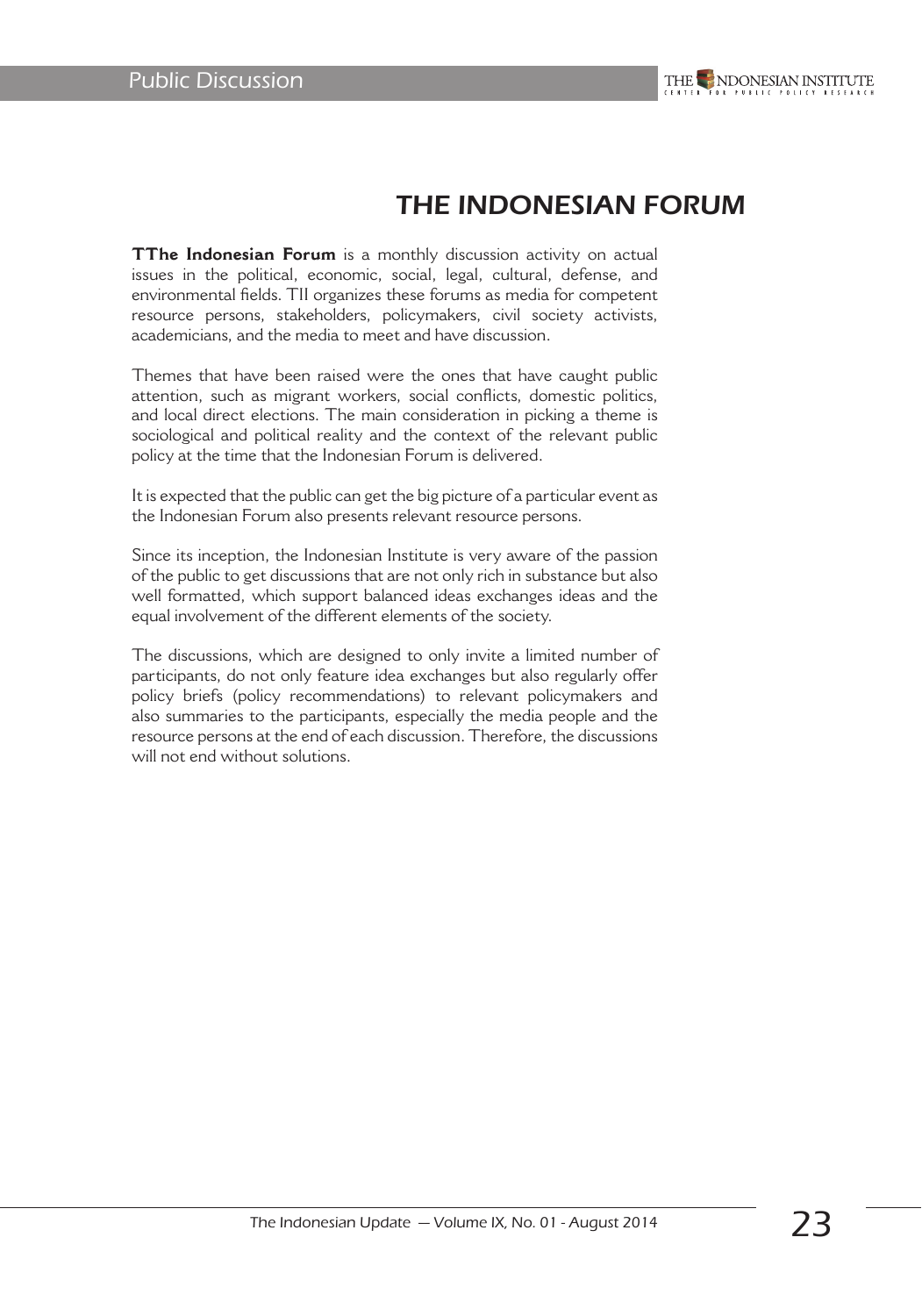# LOCAL COUNCIL TRAINING

The roles and functions of local councils in monitoring local governments are very important. They need to ensure that participative and democratic policies will be espoused. Members of provincial and regent local councils are required to have strong capacity to understand democratization matters, regional autonomy, legislative techniques, budgeting, local Politics, and political marketing. Thus, it is important to empower members of local councils.

In order for local councils to be able to response every problem that will come out as a result of any policy implemented by the central government or local governments, the Indonesian Institute invites the leaderships and members of local councils to undergo training to improve their capacity.

# WORKING GROUP

The Indonesian Institute believes that a good public policy process can be held with some engagement and empowerment of the stakeholders. The Indonesian Institute takes a role as one of mediator agencies to facilitate some forums in which the Government, Council Members, Private Sectors, NGOs and Academicians can meet in interactive forums. The Indonesian Institute provides facilitation on working groups and public advocacy.

The Indonesian Institute takes the role of mediator and facilitator in order to encourage the synergy of public policy work between the stakeholders and policy makers and also to have a synergy with funding agencies (donors).